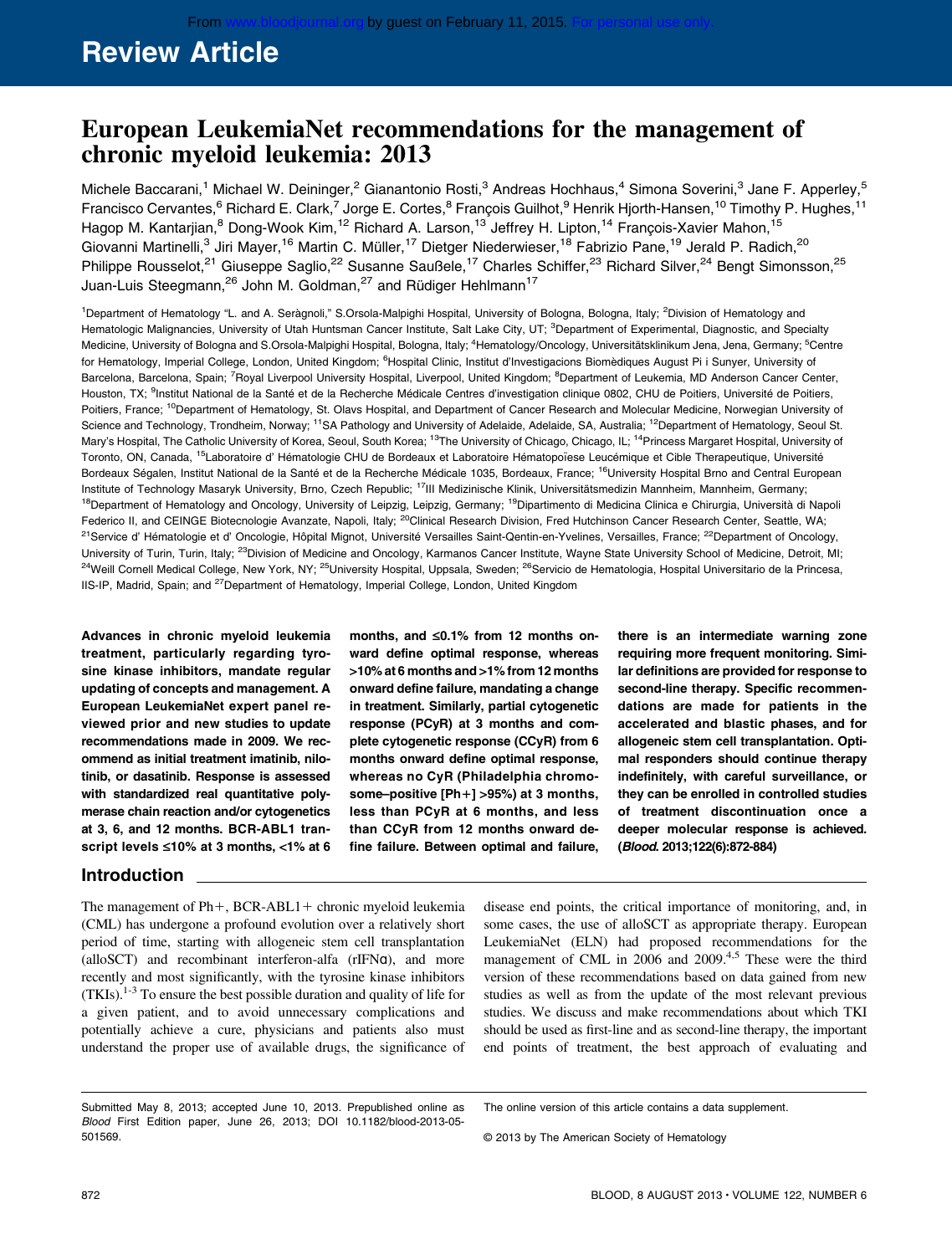monitoring response, the reporting and interpretation of molecular and cytogenetic tests, the information provided by mutational analysis, the importance of side effects, and the role of alloSCT.

## Methods

The composition of the ELN panel for recommendations in CML was increased to include 32 experts from Europe, America, and the Asian-Pacific areas. The panel met 4 times, at international meetings of the American Society of Hematology (ASH) in 2011 (San Diego, CA), the European Haematology Association (EHA) in 2012 (Amsterdam, The Netherlands), the European School of Haematology/International CML Foundation in 2012 (Baltimore, MD), and ASH 2012 (Atlanta, GA). Before each meeting, a set of questions was submitted to panel members, and the agenda of the meetings was based on a summary and analysis of the answers from all panel members. After 4 meetings, discordant opinions were harmonized and consensus was reached for all recommendations. The costs for the meetings and for the preparation of the interim and final reports were borne entirely by ELN, a research network of excellence funded by the European Union. There was no financial support from industry for any activity. At the EHA 2012 meeting, representatives of 2 companies (Novartis Pharma and Bristol-Myers Squibb) were invited to present to the panel an unpublished update of their respective studies, ENESTnd and DASISION, but were not invited to the discussion of the data. Treatment recommendations are limited to the TKIs that have been approved with at least one indication in CML, either by the US Food and Drug Administration (FDA) and/or by the European Medicine Agency (EMA). These drugs will be listed in order of FDA approval. We acknowledge that not all of these drugs may be available worldwide, and that differences in price could make the use of some of these drugs problematic in some countries. The relevant papers that appeared between the publication of the second version of the recommendations in  $2009<sup>4</sup>$  and February 2013 were identified through the PubMed database and were comprehensively and critically reviewed. With few exceptions, only papers published after 2008 were referenced. The panel also reviewed and used as appropriate the abstracts presented at the latest meetings of the EHA (June 2012) and of the ASH (December 2012).

### **Definitions**

The definitions of chronic phase (CP), accelerated phase (AP), and blastic phase (BP) (Table 1) were unchanged from prior published versions.<sup>4,5</sup> For treatment-naïve CP patients, 3 risk scores were analyzed (Table 2): Sokal, Euro, and EUTOS.<sup>7-9</sup> The definitions of complete hematologic response (CHR) and of CyR were maintained from prior versions.4,5 We agreed that only chromosome banding analysis (CBA) of marrow cell metaphases can be used to assess the degree of CyR, with at least 20 metaphases analyzed, and that fluorescence in situ hybridization (FISH) of blood interphase cell nuclei could substitute for CBA of marrow cell metaphases only for the assessment of CCyR, which is then defined by  $\leq$ 1% BCR-ABL1–positive nuclei of at least 200 nuclei.5,10 Molecular response is best assessed according to the International Scale (IS) as the ratio of BCR-ABL1 transcripts to ABL1 transcripts, or other internationally recognized control transcripts, and it is expressed and reported as BCR-ABL1% on a log scale, where 10%, 1%, 0.1%, 0.01%, 0.0032%, and 0.001% correspond to a decrease of 1, 2, 3, 4, 4.5, and 5 logs, respectively, below the standard baseline that was used in the IRIS study.<sup>5,11-14</sup> A BCR-ABL1 expression of  $\leq 0.1\%$  corresponds to major molecular response (MMR). We further confirm that the following criteria should be used to define deep molecular response (MR).<sup>14</sup> MR<sup>4.0</sup> = either (i) detectable disease with  $\leq 0.01\%$  BCR-ABL1 IS or (ii) undetectable disease in cDNA with  $>$ 10 000 ABL1 transcripts; MR<sup>4.5</sup> = either (i) detectable disease with  $< 0.0032\%$  BCR-ABL1 IS or (ii) undetectable disease in cDNA with .32 000 ABL1 transcripts in the same volume of cDNA used to test for BCR-ABL1. Assay sensitivity should be defined in a standardized manner when BCR-ABL1 mRNA is undetectable. The term complete molecular response should be avoided and substituted with the term molecularly undetectable leukemia, with specification of the number of the control gene transcript copies. These working definitions depend critically on the ability

Table 1. List of the criteria for the definition of AP and BP, as recommended by ELN<sup>4,5</sup> and by the World Health Organization<sup>6</sup>

| <b>Accelerated phase</b>           | <b>Definition</b>                                                                                                                                                                                                                                                                                                                                               |
|------------------------------------|-----------------------------------------------------------------------------------------------------------------------------------------------------------------------------------------------------------------------------------------------------------------------------------------------------------------------------------------------------------------|
| ELN criteria                       | Blasts in blood or marrow 15-29%, or blasts plus<br>promyelocytes in blood or marrow >30%, with<br>blasts $<$ 30%<br>Basophils in blood ≥20%<br>Persistent thrombocytopenia ( $\lt 100 \times 10^9$ /L)<br>unrelated to therapy                                                                                                                                 |
|                                    | Clonal chromosome abnormalities in Ph+ cells<br>(CCA/Ph+), major route, on treatment                                                                                                                                                                                                                                                                            |
| WHO criteria<br><b>Blast phase</b> | Blasts in blood or marrow 10-19%<br>Basophils in blood ≥20%<br>Persistent thrombocytopenia ( $<$ 100 $\times$ 10 <sup>9</sup> /L)<br>unrelated to therapy<br>$CCA/Ph+$ on treatment<br>Thrombocytosis (>1000 $\times$ 10 <sup>9</sup> /L) unresponsive to<br>therapy<br>Increasing spleen size and increasing white blood<br>cell count unresponsive to therapy |
| <b>ELN</b> criteria                | Blasts in blood or marrow $\geq 30\%$<br>Extramedullary blast proliferation, apart from<br>spleen                                                                                                                                                                                                                                                               |
| WHO criteria                       | Blasts in blood or marrow $\geq$ 20%<br>Extramedullary blast proliferation, apart from<br>spleen<br>Large foci or clusters of blasts in the bone marrow<br>biopsy                                                                                                                                                                                               |

The ELN criteria are those that were used in all main studies of TKI. The use of TKI may require a change of the boundaries between CP, AP, and BP and modify to some extent the classic subdivision of CML in 3 phases, but the data are not yet sufficient for a revision.

 $CCA/Ph+$ , clonal chromosome abnormalities in Ph $+$  cells.

of testing laboratories to measure absolute numbers of control gene transcripts in a comparable manner, as well as their ability to achieve the polymerase chain reaction (PCR) sensitivity required for BCR-ABL1 detection.

#### Data review

Imatinib. Several studies of imatinib as first-line therapy have been updated or newly reported.<sup>15-39</sup> The proportion of patients who achieved CCyR and MMR after 1 year of 400 mg imatinib daily ranged from 49% to 77%, and from 18% to 58%, respectively<sup>23,24,26,35-39</sup> (supplemental Table 1, available on the Blood website). With a 600 mg or 800 mg daily, the CCyR rate ranged from 63% to 88% and the MMR rate from 43% to 47% (supplemental Table 1). A superiority of 800 mg daily was reported in 1 large randomized study.<sup>31</sup> In high-risk patients,<sup>15,16,24,26,35-39</sup> the CCyR and the MMR rates at 1 year ranged from 48% to 64%, and from 16% to 40%, respectively (supplemental Table 2). The outcome data, with a median follow-up ranging between 3.2 years and  $>6$  years, are reported in Table 3. At  $\geq 5$ years, progression-free survival (PFS) ranged between 83% and 94%, and overall survival (OS) ranged between 83% and 97%. The number of patients still receiving initial imatinib treatment was reported at 63% to 79% after 3 to 5 years, and at  $~50\%$  after 8 years.<sup>11,13,25-31,34</sup> To date. there have been no other reports of more, or of new, clinically relevant late side effects or complications.

Imatinib combinations. Imatinib has been tested in combination with low-dose arabinosyl cytosine, without showing superiority, $28,31$  and with  $IFN\alpha$ ,  $^{28,31,40,41}$  in newly diagnosed CP patients. In the French SPIRIT trial, using pegylated rIFN $\alpha$ 2a, the rates of MMR and MR<sup>4.0</sup> were significantly higher for patients treated with the combination of imatinib 400 mg daily and Peg-rIFN $\alpha$ 2a (90, then 45 µg weekly) compared with patients treated with imatinib alone: 30% vs  $14\%$  ( $P = .001$ ) at 1 year, and 38% vs  $21\%$  $(P = .001)$  at 2 years.<sup>28</sup> In the Nordic and MD Anderson Cancer Center (MDACC) trials, patients were assigned to a combination of imatinib 400 mg daily<sup>40</sup> or 400 mg twice daily,<sup>41</sup> and pegylated rIFN- $\alpha$ 2b, 50  $\mu$ g<sup>40</sup> or 0.5  $\mu$ g/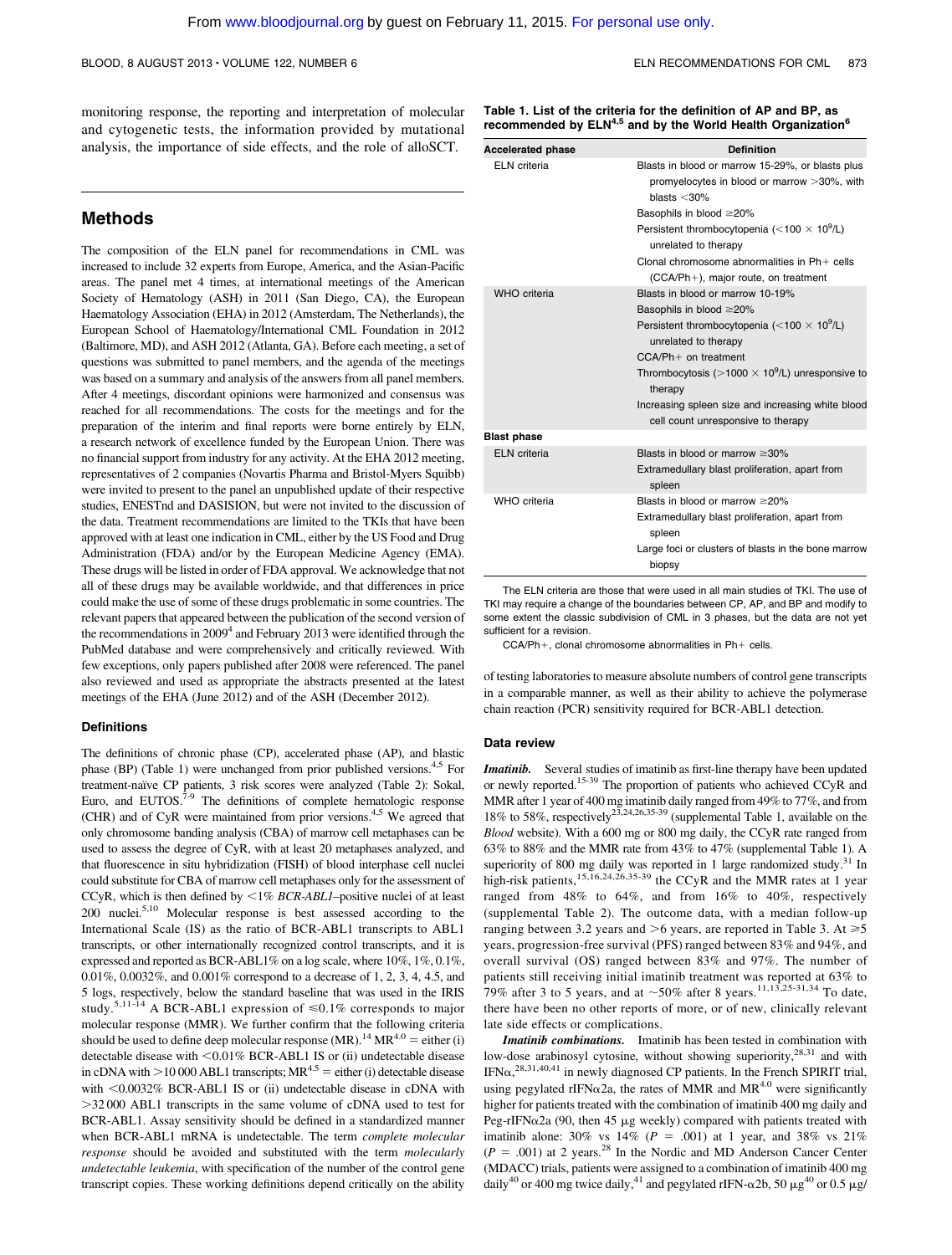## Table 2. Calculation of relative risk

| Study                                            | Calculation                                                                                                                                                                                                                     | Risk definition by calculation                                            |
|--------------------------------------------------|---------------------------------------------------------------------------------------------------------------------------------------------------------------------------------------------------------------------------------|---------------------------------------------------------------------------|
| Sokal et al. 1984 <sup>7</sup>                   | Exp 0.0116 $\times$ (age - 43.4) + 0.0345 $\times$ (spleen - 7.51) + 0.188 $\times$ [(platelet count ÷ 700) <sup>2</sup> -<br>$0.563$ + 0.0887 $\times$ (blast cells - 2.10)                                                    | Low risk: $< 0.8$<br>Intermediate risk: 0.8-1.2<br>High risk: $>1.2$      |
| Euro<br>Hasford et al. 1998 <sup>8</sup>         | 0.666 when age $\geq$ 50 y + (0.042 $\times$ spleen) + 1.0956 when platelet count >1500 $\times$ 10 <sup>9</sup> L +<br>$(0.0584 \times$ blast cells) + 0.20399 when basophils >3% + (0.0413 $\times$ eosinophils) $\times$ 100 | Low risk: $\leq 780$<br>Intermediate risk: 781-1480<br>High risk: $>1480$ |
| <b>EUTOS</b><br>Hasford et al. 2011 <sup>9</sup> | Spleen $\times$ 4 + basophils $\times$ 7                                                                                                                                                                                        | Low risk: $\leq$ 87<br>High risk: $>87$                                   |

Age is given in years. Spleen is given in centimeters below the costal margin (maximum distance). Blast cells, eosinophils, and basophils are given in percent of peripheral blood differential. All values must be collected before any treatment. To calculate Sokal and Euro risk score, go to [http://www.leukemia-net.org/content/leukemias/cml/](http://www.leukemia-net.org/content/leukemias/cml/cml_score/index_eng.html) [cml\\_score/index\\_eng.html.](http://www.leukemia-net.org/content/leukemias/cml/cml_score/index_eng.html) To calculate EUTOS risk score, go to [http://www.leukemia-net.org/content/leukemias/cml/eutos\\_score/index\\_eng.html.](http://www.leukemia-net.org/content/leukemias/cml/eutos_score/index_eng.html)

kg weekly.<sup>41</sup> In the Nordic study, the MMR rate at 1 year was higher in the combination arm. In the MDACC study, the MMR and CCyR rates were the same in both arms. In the German CML Study IV, imatinib 400 mg once daily with the nonpegylated form of rIFN $\alpha$ 2a or rIFN $\alpha$ 2b, 1.5 to 3.0 MIU 3 times weekly, was tested vs imatinib alone; at 1 and 2 years, the cumulative incidence of MMR rate was similar to that achieved with imatinib 400 mg and inferior to that with imatinib 800 mg. None of these combination studies has reported a superior PFS or OS.

Second-generation TKIs as first-line therapy. Two prospective, randomized, company-sponsored studies showed an initial superiority of nilotinib and dasatinib over imatinib, when they were used up front in newly diagnosed patients, particularly in the speed and the depth of patient response. The ENESTnd study, testing nilotinib 300 mg twice daily vs imatinib 400 mg once daily, reported a significantly higher rate of CCyR after 1 and 2 years (80% vs 65%, and 87% vs 77%), a significantly higher rate of MMR after 1 year (50% vs 27%) and 3 years (73% vs 53%), and a significantly higher rate of  $MR^{4.5}$  after 3 years (32% vs 15%).<sup>35-37</sup> The DASISION study, testing dasatinib 100 mg once daily vs imatinib 400 mg once daily, reported a significantly higher rate of CCyR after 1 year (83% vs 72%) but not after 2 years (85% vs 82%), a significantly higher rate of MMR after 1 year (46% vs 23%) and 3 years (68% vs 55%), and a significantly higher rate of  $MR<sup>4.5</sup>$  after  $3$  years (22% vs  $12\%$ ).<sup>38,39</sup> A US and Canadian Intergroup trial of dasatinib vs imatinib reported similar results.<sup>33</sup> The BELA study, testing bosutinib 500 mg once daily vs imatinib 400 mg once daily, reported a superior MMR rate after 1 year (41% vs 27%) for the bosutinib arm, but a similar CCyR rate (70% vs  $68\%$ ).<sup>34</sup> In all 4 trials, the results of the treatment with second-generation TKI were slightly in favor of the new TKIs for the rate of progression or failure, whereas OS was similar, with a follow-up of 3 years for nilotinib and dasatinib, and 1 year for bosutinib. However, only  $\sim$ 70% of the enrolled patients were still taking core treatment after 3 years (imatinib, nilotinib, dasatinib) $37,39$  and after 1 year (imatinib, bosutinib).<sup>34</sup>

Second-generation TKIs as second- and third-line therapies. For several years, dasatinib and nilotinib have been approved for second-line treatment of CML patients intolerant of or in whom imatinib treatment failed, based on reported CCyR rates of 40% to  $60\%$ .<sup>5,42</sup> Two major companysponsored, phase 2, single-arm studies have been updated, reporting an MMR rate of 28% after 2 years (nilotinib)<sup>43,44</sup> and 42% after 5 years (dasatinib)<sup>45,46</sup>; stability of the CCyR, once achieved; and PFS of 57% at 4 years with nilotinib<sup>44</sup> and of 56% at 5 years with dasatinib.<sup>46</sup> However, in both studies the proportion of patients who were still taking core treatment at 4 to 5 years was only 30% and 31%, respectively.

Bosutinib was approved more recently for second- or subsequent line treatment of CML patients intolerant of or in whom imatinib treatment failed, based on a phase 2, single-arm, company-sponsored study reporting a MCyR rate of 58% and a CCyR rate of 48% in imatinib-resistant patients.<sup>47,48</sup> Ponatinib, a pan-TKI also inhibiting the T315I mutation,<sup>49,50</sup> has been recently approved for the treatment of the patients in whom previous TKI therapy failed, based on a company-sponsored, phase 2, single-arm study, reporting that in CP patients resistant to 2, and often 3, TKIs, ponatinib was able to induce MCyR, CCyR, and MMR in 56%, 46%, and 34% of patients, respectively, with higher rates in patients with a shorter history of disease and treatment and/or with the T315I mutation.<sup>51,52</sup> At 1 year, 63% of CP patients were still receiving core treatment and 91% of responders were maintaining the cytogenetic response.

Allogeneic stem cell transplantation. alloSCT remains the only currently available treatment that can render patients durably molecularly negative, but the associated procedural-related morbidity and mortality remain a major deterrent. Since our last publication, $5$  there have been few new studies in alloSCT, and the interpretation of these is hindered by the lack of information regarding the reason for transplant and the pre- and posttransplant use of TKI. A prospective study was conducted by the German CML Study Group who reported on 84 patients (median age, 37 years) receiving myeloablative alloSCT between 2003 and 2008, as either first-line therapy ( $n = 19$ ) or after imatinib failure (n = 37 in CP, n = 28 in AP) and with related (36%) or unrelated (64%) donors.<sup>53</sup> OS at 3 years was 88%, 94%, and 59% in patients transplanted as first-line therapy, after imatinib failure but still in CP, and AP, respectively. Transplant-related mortality was 8% and chronic graft-versushost disease occurred in 46% of patients. The Center for International Blood

| Study/Source                           | Imatinib dose, mq     | No. of patients | <b>High-risk patients</b><br>(Sokal/Euro) | os        | <b>PFS</b> | <b>EFS</b> | AT             | Follow-up, y |
|----------------------------------------|-----------------------|-----------------|-------------------------------------------|-----------|------------|------------|----------------|--------------|
| IRIS <sup>18,19</sup>                  | 400                   | 553             | $18%$ (S)                                 | 85%       | 92%        | <b>NR</b>  | 8 y            | 6 (minimum)  |
| Hammersmith <sup>21,22</sup>           | 400                   | 204             | 29% (S)                                   | 83%       | 83%        | 63%        | 5 y            | 3.2 (median) |
| Houston <sup>25</sup>                  | 400 (19%) / 800 (81%) | 258             | $8\%$ (S)                                 | 97%       | 92%        | <b>NR</b>  | 5y             | 4.4 (median) |
| PETHEMA <sup>27</sup>                  | 400                   | 210             | $16\%$ (S)                                | 97%       | 94%        | 71%        | 5y             | 4.2 (median) |
| Czech registry <sup>30</sup>           | 400                   | 343             | $22\%$ (S)                                | 88%       | 90%        | <b>NR</b>  | 5y             | 3.8 (median) |
| French SPIRIT <sup>28</sup>            | 400 (50%) / 600 (50%) | 319             | 24% (S)                                   | <b>NR</b> | 92%        | <b>NR</b>  | 5y             | <b>NR</b>    |
| GIMEMA <sup>29</sup>                   | 400 (76%) / 800 (24%) | 559             | $22\%$ (S)                                | 90%       | 87%        | 65%        | 5y             | 5.0 (median) |
| German CML STUDY IV <sup>31</sup>      | $\star$               | 1551            | 12% (E)                                   | 88%       | 86%        | <b>NR</b>  | 6 y            | 5.6 (median) |
| Seoul, St. Mary Hospital <sup>32</sup> | 400 (83%)             | 363             | $22\%$ (S)                                | 94%       | 88%        | <b>NR</b>  | 7 <sub>v</sub> | 5.3 (median) |
|                                        | 6-800 (17%)           |                 |                                           |           |            |            |                |              |

EFS, event-free survival, where events are death, progression to AP or BP, failure, and treatment discontinuation for any reason, whichever comes first; med, median; min, minimum; NR, not reported; OS, overall survival; PFS, survival free from progression to AP or BP

\*Imatinib 400 + IFN $\alpha$  (28%), imatinib 800 (27%), imatinib 400 (26%), imatinib 400 + low-dose arabinosyl cytosine (10%), imatinib 400 after IFN $\alpha$  (8%).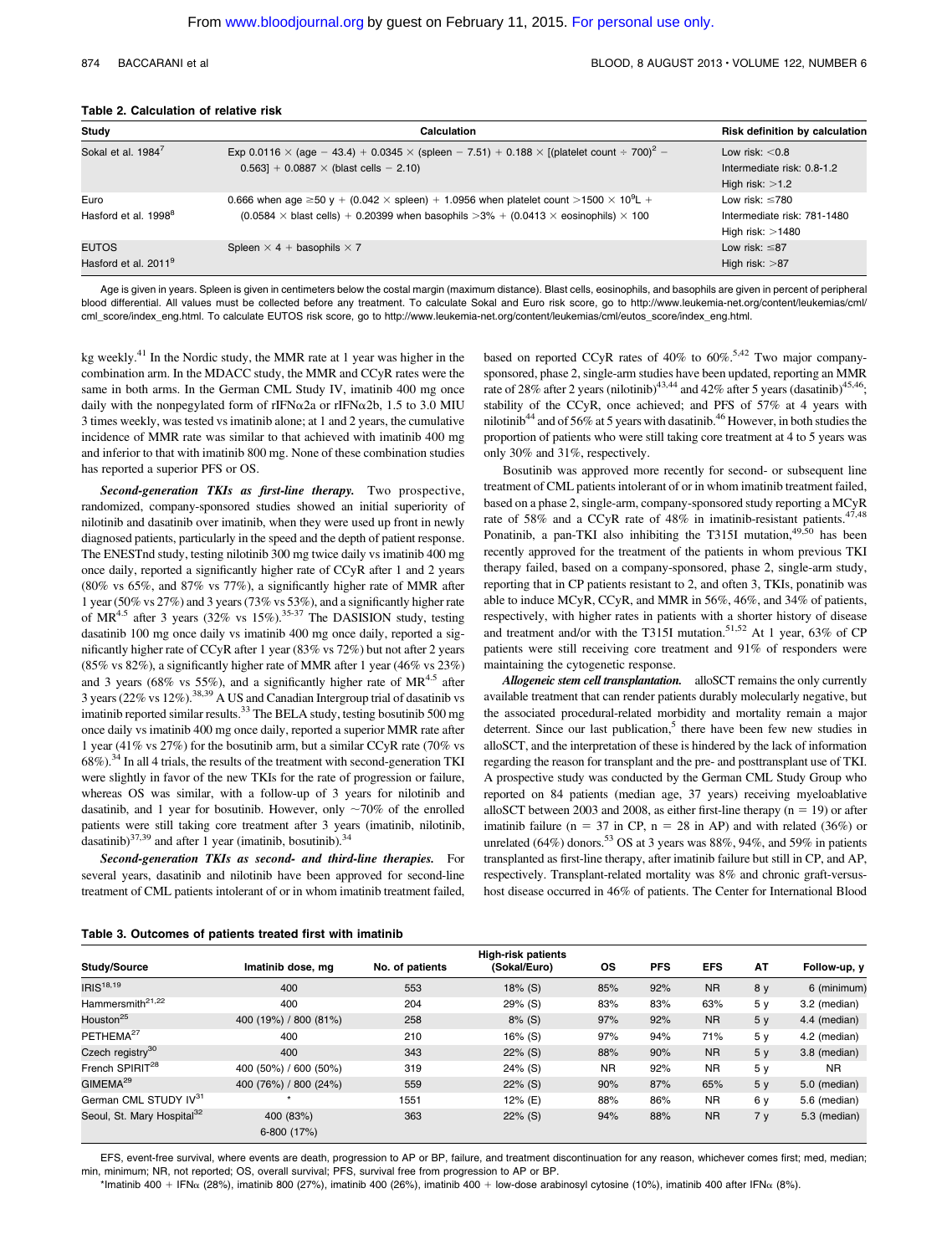| Table 4. In vitro sensitivity of unmutated <i>BCR-ABL1</i> and of some more frequent <i>BCR-ABL1</i> kinase domain mutants to imatinib, nilotinib, |  |  |  |  |  |  |
|----------------------------------------------------------------------------------------------------------------------------------------------------|--|--|--|--|--|--|
| dasatinib, bosutinib, and ponatinib                                                                                                                |  |  |  |  |  |  |

| <b>BCR-ABL1</b>           | Imatinib $IC_{50}$ , range (nM) | Nilotinib IC <sub>50</sub> , range (nM) | Dasatinib IC <sub>50</sub> , range (nM) | Bosutinib IC <sub>50</sub> (nM) | Ponatinib IC <sub>50</sub> (nM) |
|---------------------------|---------------------------------|-----------------------------------------|-----------------------------------------|---------------------------------|---------------------------------|
| Unmutated                 | 260-678                         | $<$ 10-25                               | $0.8 - 1.8$                             | 41.6                            | 0.5                             |
| M244V*                    | 1600-3100                       | 38-39                                   | 1.3                                     | 147.4                           | 2.2                             |
| <b>L248V</b>              | 1866-10000                      | 49.5-919                                | 9.4                                     | <b>NA</b>                       | <b>NA</b>                       |
| G250E*                    | 1350 to >20 000                 | 48-219                                  | $1.8 - 8.1$                             | 179.2                           | 4.1                             |
| Q252H                     | 734-3120                        | 16-70                                   | $3.4 - 5.6$                             | 33.7                            | 2.2                             |
| Y253F                     | $>6400 - 8953$                  | 182-725                                 | $6.3 - 11$                              | 40                              | 2.8                             |
| Y253H*                    | $>6400-17700$                   | 450-1300                                | $1.3 - 10$                              | <b>NA</b>                       | 6.2                             |
| E255K*                    | 3174-12 100                     | 118-566                                 | $5.6 - 13$                              | 394                             | 14                              |
| E255V                     | 6111-8953                       | 430-725                                 | $6.3 - 11$                              | 230.1                           | 36                              |
| D276G                     | 1147                            | 35.3                                    | 2.6                                     | 25                              | <b>NA</b>                       |
| E279K                     | 1872                            | 36.5-75                                 | 3                                       | 39.7                            | <b>NA</b>                       |
| V299L                     | 540-814                         | 23.7                                    | 15.8-18                                 | 1086                            | <b>NA</b>                       |
| F311L                     | 480-1300                        | 23                                      | 1.3                                     | <b>NA</b>                       | <b>NA</b>                       |
| T315I*                    | $>6400$ to $>20000$             | 697 to >10 000                          | 137 to >1000                            | 1890                            | 11                              |
| T315A                     | 125                             | N.A.                                    | 760                                     | <b>NA</b>                       | 1.6                             |
| F317L*                    | 810-7500                        | 39.2-91                                 | $7.4 - 18$                              | 100.7                           | 1.1                             |
| F317V                     | 500                             | 350                                     | <b>NA</b>                               | <b>NA</b>                       | 10                              |
| M351T*                    | 880-4900                        | 7.8-38                                  | $1.1 - 1.6$                             | 29.1                            | 1.5                             |
| F359V*                    | 1400-1825                       | 91-175                                  | $2.2 - 2.7$                             | 38.6                            | 10                              |
| V379I                     | 1000-1,630                      | 51                                      | 0.8                                     | <b>NA</b>                       | <b>NA</b>                       |
| L384M*                    | 674-2800                        | 39-41.2                                 | 4                                       | 19.5                            | <b>NA</b>                       |
| L387M                     | 1000-1100                       | 49                                      | 2                                       | <b>NA</b>                       | <b>NA</b>                       |
| H396R*                    | 1750-5400                       | 41-55                                   | $1.3 - 3$                               | 33.7                            | <b>NA</b>                       |
| H396P                     | 850-4300                        | 41-43                                   | $0.6 - 2$                               | 18.1                            | 1.1                             |
| F486S                     | 2728-9100                       | 32.8-87                                 | 5.6                                     | 96.1                            | <b>NA</b>                       |
| Plasma drug concentration |                                 |                                         |                                         |                                 |                                 |
| Cmin                      | $2062 \pm 1334$                 | $1923 \pm 1233$                         | $5.5 \pm 1.4$                           | 268 (30-1533)                   | $64.3 \pm 29.2$                 |
| Cmax                      | $4402 \pm 1272$                 | $2329 \pm 772$                          | $133 \pm 73.9$                          | 392 (80-1858)                   | $145.4 \pm 72.6$                |

The half maximal inhibitory concentration (IC<sub>50</sub>) shown here is universally regarded as a measure of the degree of sensitivity of a BCR-ABL1 mutant to a given TKI and is experimentally determined by quantifying the TKI concentration required to reduce by 50% viability of a Ba/F3 mouse lymphoblastoid cell line engineered to express that mutant form of BCR-ABL1. The table lists all of the BCR-ABL1 mutants for which the IC<sub>50</sub> values of at least 2 TKIs are available. For imatinib, dasatinib, and nilotinib, ranges of IC<sub>50</sub> values were provided when differences in IC<sub>50</sub> values reported by different studies were observed (reviewed in Baccarani et al<sup>5</sup>). For bosutinib and ponatinib, IC<sub>50</sub> values come from a single study each.<sup>68,71</sup> Plasma drug concentration is also given in nM. Values of plasma drug concentration are mean  $\pm$  standard deviation for imatinib (400 mg) once daily), nilotinib (300 mg twice daily), dasatinib (100 mg once daily), and ponatinib (45 mg once daily), and median (range) for bosutinib (500 mg once daily). 34,50,7 NA, not available.

\*Representative of the 10 most frequent mutations.<sup>56,59</sup>

and Marrow Transplant (CIBMTR) reported retrospectively on 306 patients .40 years of age who received reduced-intensity conditioning or nonmyeloablative procedures between 2001 and 2007.<sup>54</sup> Approximately half of the patients were in CP at the time of transplant and 74% had received imatinib before their graft. In the 3 age groups—40-49, 50-59 and  $>60$ years—OS, leukemia-free survival, transplant-related mortality, and relapse incidence were 54%, 52%, and 41%; 35%, 32%, and 16%; 18%, 20%, and 13%; and 36%, 43%, and 66%, respectively. Chronic graft-versus-host disease was reported in  $\sim$  50% of patients. Pavlu et al<sup>55</sup> updated the Hammersmith results for patients transplanted between 2000 and 2010, with a 6-year OS of 89%, 60%, and 30% for patients transplanted with EBMT risk scores of 0 to 2, 3, and  $>$ 3, respectively. Outcome for patients transplanted in blast crisis was very poor, with an OS of  $\leq 10\%$ .

**BCR-ABL1** mutations. *BCR-ABL1* kinase domain point mutations are detectable in  $\sim$ 50% of patients with treatment failure and progression.<sup>56-64</sup> To date, the clinical impact of mutations has been assessed using low sensitivity techniques (Sanger sequencing).<sup>59</sup> The presence of mutations at lower levels can be identified with more sensitive techniques, such as mass spectrometry or ultra-deep sequencing,<sup>65,66</sup> but data are not yet sufficient to interpret the clinical relevance of the mutations detected by these more sensitive techniques. Mutations, which should not be confused with ABL1 polymorphisms,67 are suggestive of genetic instability and increased risk of progression. More than 80 amino acid substitutions have been reported in association with resistance to imatinib.<sup>56,59,60</sup> Dasatinib and nilotinib have much smaller spectra of resistant mutations, but neither inhibit the T315I. Patients relapsing while taking nilotinib were most frequently found to have acquired Y253H, E255K/V, F359V/C/I, or T315I mutations, whereas patients relapsing while taking dasatinib were most frequently found to have acquired V299L, F317L/V/I/C, T315A, or T315I mutations.<sup>58-63</sup> T315I is also resistant to bosutinib,34,68 whereas ponatinib inhibits T315I in vitro and is effective in patients with T315 in vivo. $49-52$  Table 4 reports the in vitro sensitivity of the most common BCR-ABL1 mutants to imatinib, nilotinib, dasatinib, bosutinib, and ponatinib, expressed as half-maximal inhibitory concentration (IC<sub>50</sub>). In CP patients, there is a correlation between the IC<sub>50</sub> value for a specific mutation in vitro and the clinical response in patients harboring the same mutation in vivo, in that patients harboring mutations with higher IC<sub>50</sub> values had lower hematologic and cytogenetic response rates than those harboring mutations with lower  $IC_{50}$  values; mutations selected in patients who developed dasatinib or nilotinib resistance were those with the highest IC<sub>50</sub> values.<sup>33,34,37,39,43-45,47,48,58-64,69,70</sup>

Additional clonal cytogenetic abnormalities emerging on therapy. Metaphase karyotyping may reveal additional clonal chromosomal abnormalities in Ph+ cells (CCA/Ph+), a situation referred to as *clonal cytogenetic*  $evolution$ .  $CCA/Ph+$  defines TKI failure.  $CCA/Ph+$  is associated with shorter OS on second-line imatinib (after rIFNɑ failure) but not second-line dasatinib or nilotinib.5,76,77 Clonal cytogenetic abnormalities in Ph– cells (CCA/Ph–) occur in 5% to 10% of patients and, in the absence of dysplasia, do not seem to adversely affect outcome.5,78,79 The exception are abnormalities of chromosome 7 (monosomy 7 and del(7q)), where some case reports indicate a risk of myelodysplasia and acute leukemia and justify long-term follow-up bone marrow biopsies. Other patients with CCA/Ph– require marrow examination only in case of cytopenias or dysplastic peripheral blood morphology.

**Baseline prognostic factors.** Several factors have been reported to influence the response to TKI and the outcome. Three prognostic systems– Sokal, $7$  Euro, $8$  and EUTOS $9$  (Table 2)–based on simple clinical and hematologic data, have been shown to still be of value.<sup>80</sup> As yet, there is no evidence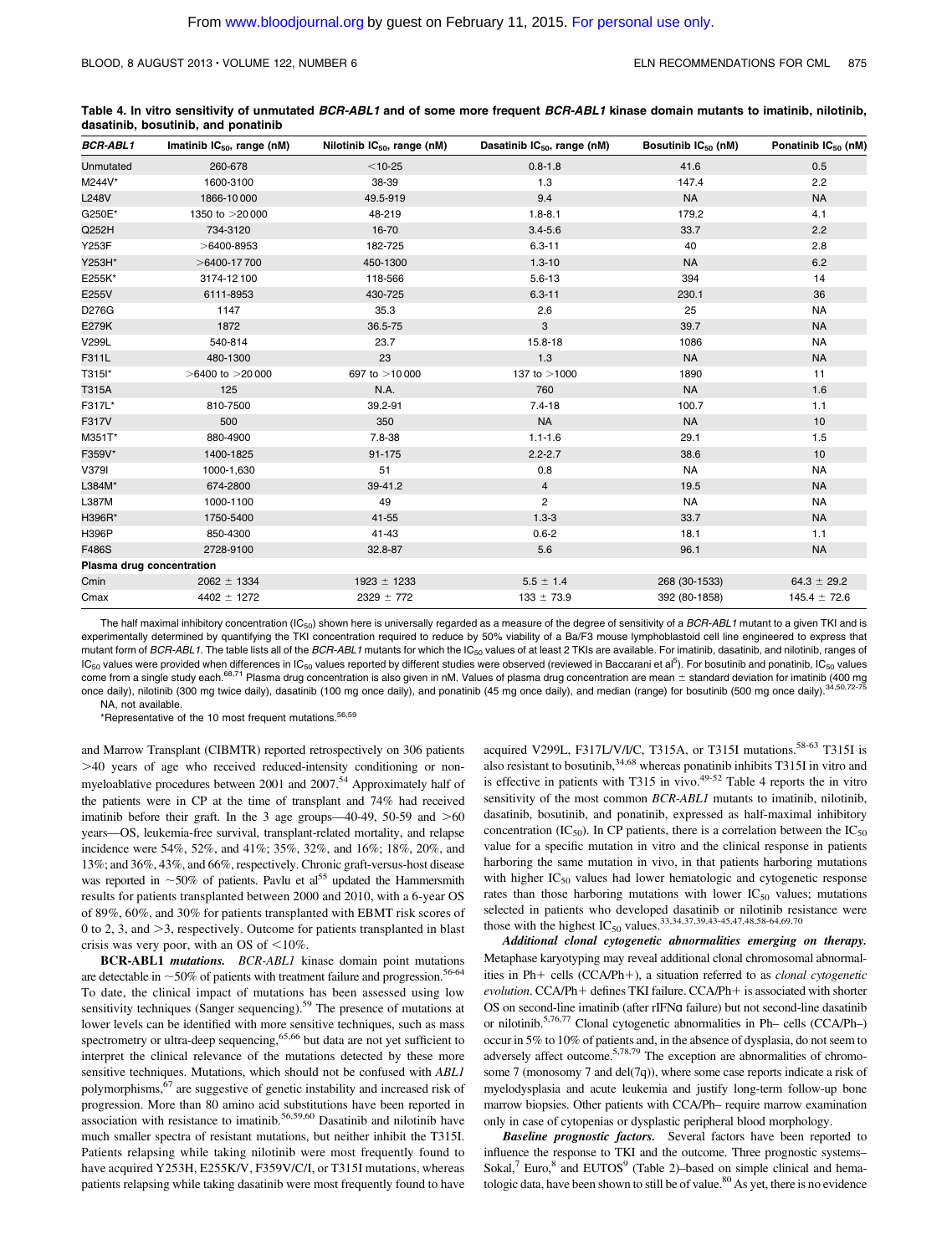that any one of the 3 risk scores is superior or more convenient, and there is no clear evidence that intermediate-risk patients behave differently from low-risk ones. Therefore, regardless of which system is used, we recommend dividing patients into low- (including intermediate) and high-risk populations. Chromosome 9 deletions and variant translocations have no value for prognosis, <sup>81-83</sup> whereas CCA/Ph+ have been reported to have an adverse prognostic value, particularly in the case of the so-called "major route" abnormalities, including trisomy 8, trisomy Ph  $(+der(22)t(9;22)(q34;q11))$ , isochromosome 17 (i(17)(q10)), trisomy 19, and ider(22)(q10)t(9;22)(q34;q11).<sup>83,84</sup> High-risk and major route  $CCA/Ph$ + can help identify patients eligible for investigational approaches, but in daily practice they do not mandate different initial treatments. Major route  $CCA/Ph+$  developing during treatment were confirmed to be a signal of acceleration.<sup>4,5,42,78,79,85</sup>

Many other baseline factors, including the gene expression profiles, specific polymorphisms of genes coding for TKI transmembrane transporters or TKI-mediated apoptosis, and the detailed molecular dissection of the genome, have been reported to have prognostic implications, but these data are not yet sufficiently mature to use for planning treatment.<sup>4,5,42,86-92</sup>

## Response to treatment

The response to TKI is the most important prognostic factor. In the previous versions of the ELN recommendations the response to firstline treatment was limited to imatinib. Now that there are more TKIs, we do not recommend which TKI should be used but which response should be achieved, irrespective of the TKI that is used. The responses are defined as "optimal" or "failure" (Table 5). Optimal response is associated with the best long-term outcome—that is, with a duration of life comparable with that of the general population, indicating that there is no indication for a change in that treatment. Failure means that the patient should receive a different treatment to limit the risk of progression and death. Between optimal and failure, there is an intermediate zone, which was previously referred to as "suboptimal" and is now designated as "warning." Warning implies that the characteristics of the disease and the response to treatment require more frequent monitoring to permit timely changes in therapy in case of treatment failure.

In the definition of response, a controversial point is the value of early molecular response, particularly after 3 months of treatment. A BCR-ABL1 transcripts level  $>10\%$  was reported to be prognostically significant in several studies. $93-103$  However, the conclusion of the panel is that a single measurement of BCR-ABL transcripts level is not sufficient to define as failure necessitating a change of treatment, whereas 2 tests (at 3 and 6 months) and supplementary tests in between provide more support for the decision to change the treatment. Failures must be distinguished as either primary (failure to achieve a given response at a given time) or secondary (loss of response) (Table 5).

The definitions of the response to second-line treatment, based on the same concepts, are shown in Table 6. They are limited to dasatinib and nilotinib,  $5,42-46,69,77,104-109$  but until more data become available, they may provisionally serve also for the other TKIs. These definitions have profound therapeutic implications because they mark the difficult and critical boundaries between TKIs and alloSCT.

## Treatment recommendations

It is recommended that in practice outside of clinical trials, the firstline treatment of CP CML can be any of the 3 TKIs that have been approved for this indication and are available nearly worldwide,

|           | Table 5. Definition of the response to TKIs (any TKI) as first-line |  |  |  |
|-----------|---------------------------------------------------------------------|--|--|--|
| treatment |                                                                     |  |  |  |

|                          | Optimal                                           | Warning                                       | <b>Failure</b>                                                                               |
|--------------------------|---------------------------------------------------|-----------------------------------------------|----------------------------------------------------------------------------------------------|
| <b>Baseline</b>          | <b>NA</b>                                         | High risk<br>Or<br>$CCA/Ph+$ , major<br>route | <b>NA</b>                                                                                    |
| $3 \text{ mo}$           | $BCR-ABL1 \leq 10\%$<br>and/or<br>$Ph+ \leq 35\%$ | $BCR-ABL1 > 10%$<br>and/or<br>$Ph+36-95%$     | Non-CHR<br>and/or<br>$Ph+ > 95%$                                                             |
| $6 \text{ mo}$           | $BCR-ABL1 < 1\%$<br>and/or<br>$Ph + 0$            | BCR-ABL1 1-10%<br>and/or<br>$Ph+ 1-35%$       | $BCR-ABL1 > 10%$<br>and/or<br>$Ph+ > 35\%$                                                   |
| $12 \text{ mo}$          | BCR-ABL1 $\leq$ 0.1%                              | $BCR-ABL1 > 0.1-1%$                           | $BCR-ABL1 > 1%$<br>and/or<br>$Ph+ > 0$                                                       |
| Then, and<br>at any time | BCR-ABL1 $\leq$ 0.1%                              | $CCA/Ph- (-7, or 7q-)$                        | Loss of CHR<br>Loss of CCyR<br>Confirmed loss of<br>$MMR^*$<br><b>Mutations</b><br>$CCA/Ph+$ |

The definitions are the same for patients in CP, AP, and BP and apply also to second-line treatment, when first-line treatment was changed for intolerance. The response can be assessed with either a molecular or a cytogenetic test, but both are recommended whenever possible. Cutoff values have been used to define the boundaries between optimal and warning, and between warning and failures. Because cutoff values are subjected to fluctuations, in case of cytogenetic or molecular data close to the indicated values, a repetition of the tests is recommended. After 12 months, if an MMR is achieved, the response can be assessed by real quantitative polymerase chain reaction (RQ-PCR) every 3 to 6 months, and cytogenetics is required only in case of failure or if standardized molecular testing is not available. Note that MMR (MR<sup>3.0</sup> or better) is optimal for survival but that a deeper response is likely to be required for a successful discontinuation of treatment.

NA, not applicable; MMR, BCR-ABL1  $\leq$ 0.1% = MR<sup>3.0</sup> or better; CCA/Ph+, clonal chromosome abnormalities in  $Ph+$  cells; CCA/Ph-, clonal chromosome abnormalities in Ph– cells.

\*In 2 consecutive tests, of which one with a BCR-ABL1 transcripts level  $\geq$ 1%.

namely imatinib (400 mg once daily), nilotinib (300 mg twice daily), and dasatinib (100 mg once daily). These 3 TKIs can also be used in second or subsequent lines, at the standard or at a higher dose (400 mg twice daily for imatinib, 400 mg twice daily for nilotinib, and 70 mg twice daily or 140 mg once daily for dasatinib). Bosutinib (500 mg once daily) has been approved by the FDA and EMA for patients resistant or intolerant to prior therapy. Ponatinib (45 mg once daily) has also been approved by the FDA for patients resistant or intolerant to prior TKI therapy. Also approved, for patients in whom prior TKI therapy fails, are radotinib, which is available in Korea, $110$  and omacetaxine, which is a non-TKI drug approved by the US FDA. $^{111,112}$ 

Busulfan is not recommended. Hydroxyurea can be used for a short time before initiating a TKI, until the diagnosis of CML has been confirmed. rIFNɑ alone is recommended only in the rare circumstances in which a TKI cannot be used. The combinations of TKIs and rIFN**q** are potentially useful but still investigational.<sup>113</sup> Cytotoxic chemotherapy is never recommended in CP but may be useful to control BP and to prepare BP patients for alloSCT.

Treatment recommendations for CP are proposed in Table 7. These recommendations are based on a critical evaluation of efficacy, but it is acknowledged and recommended that the choice of the TKI must take into account tolerability and safety, as well as patient characteristics, particularly age and comorbidities, which may be predictive of particular toxicities with the different TKIs. In all cases of "warning," research and investigational studies are warranted and should be encouraged to improve treatment results.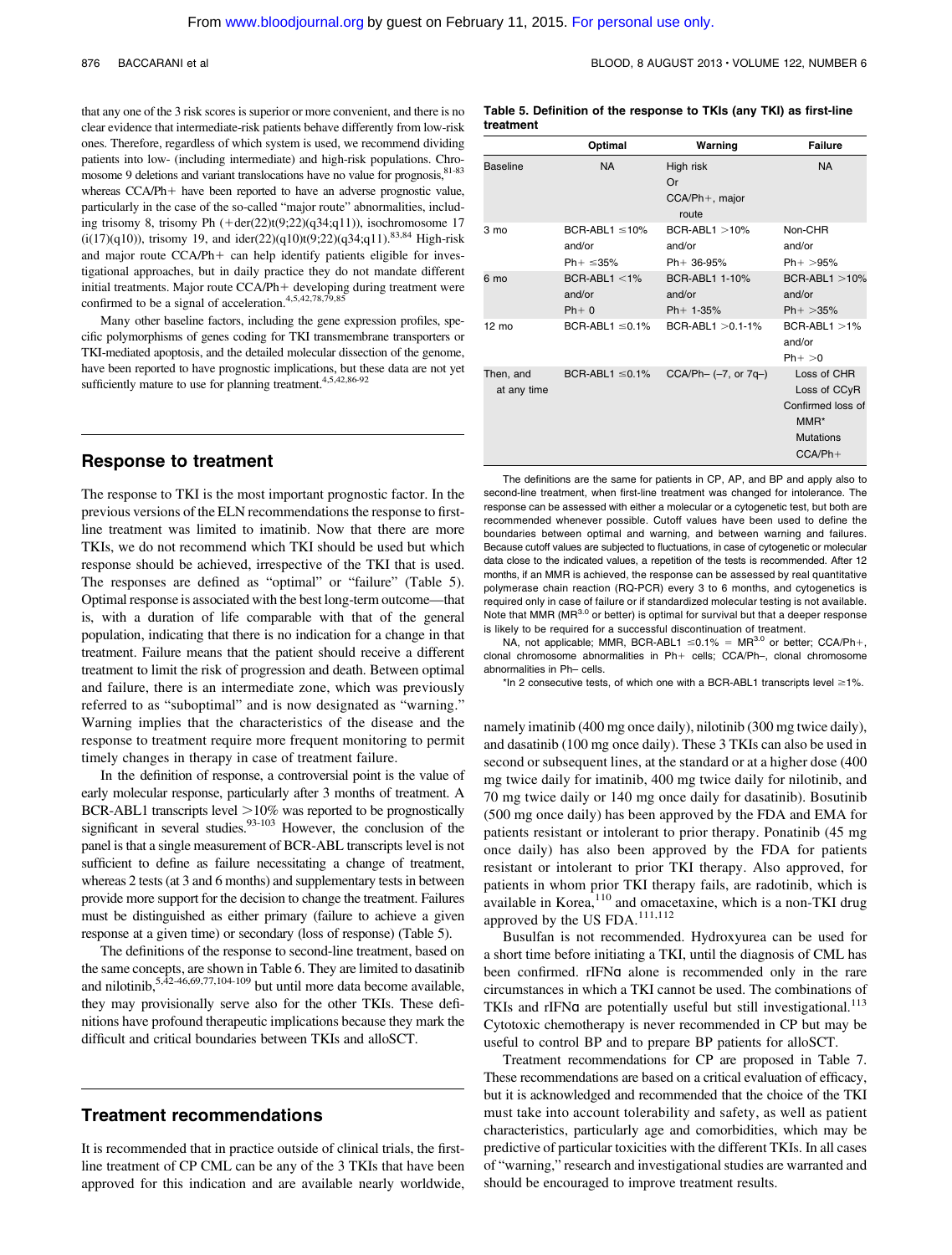## Table 6. Definitions of the response to second-line therapy in case of failure of imatinib

|                          | Optimal                                           | Warning                                                                                     | <b>Failure</b>                                                                                                   |
|--------------------------|---------------------------------------------------|---------------------------------------------------------------------------------------------|------------------------------------------------------------------------------------------------------------------|
| <b>Baseline</b>          | <b>NA</b>                                         | No CHR or loss of CHR on<br>imatinib or<br>lack of CyR to first-line TKI<br>or<br>high risk | <b>NA</b>                                                                                                        |
| $3 \text{ mo}$           | BCR-ABL1<br>$\leq 10\%$<br>and/or<br>$Ph+ < 65%$  | $BCR-ABL1 > 10%$<br>and/or<br>Ph+ 65-95%                                                    | No CHR<br>or<br>$Ph+ > 95%$<br>or<br>new mutations                                                               |
| 6 mo                     | BCR-ABL1<br>$\leq 10\%$<br>and/or<br>$Ph+ < 35\%$ | Ph+ 35-65%                                                                                  | $BCR-ABL1 > 10%$<br>and/or<br>$Ph+ > 65%$<br>and/or<br>new mutations                                             |
| $12 \text{ mo}$          | BCR-ABL1<br>$< 1\%$<br>and/or<br>$Ph + 0$         | BCR-ABL1 1-10%<br>and/or<br>$Ph+ 1-35%$                                                     | $BCR-ABL1 > 10%$<br>and/or<br>$Ph+ > 35%$<br>and/or<br>new mutations                                             |
| Then, and at<br>any time | BCR-ABL1<br>≤0.1%                                 | $CCA/Ph- (-7 or 7q-)$<br>or<br>BCR-ABL1 $>0.1\%$                                            | Loss of CHR<br>or<br>loss of CCyR or<br><b>PCyR</b><br>New mutations<br>Confirmed loss of<br>$MMR*$<br>$CCA/Ph+$ |

These definitions are mainly based on data reported for nilotinib and dasatinib,5,42-46,69,77,104-109 but can be used provisionally also for bosutinib and ponatinib, until more data are available. These definitions cannot apply to the evaluation of the response to third-line treatment.

NA, not applicable; MMR, BCR-ABL1  $\geq$ 0.1% = MR3.0 or better; CCA/Ph+, clonal chromosome abnormalities in  $Ph+$  cells: CCA/Ph–, clonal chromosome abnormalities in Ph– cells.

\*In 2 consecutive tests, of which one with a BCR-ABL transcripts level  $\geq$ 1%.

AlloSCT will continue to be an important treatment of patients who fail to respond durably to TKIs. Over the last 14 years, the timing of transplant has changed to third or fourth line after failure of the second-line TKIs. However, the current situation is more complex given that patients can be treated up front with different TKIs. It seems reasonable that for patients in CP, transplant should be reserved for those who are resistant or intolerant to at least one second-generation TKI. The nature of conditioning therapy is controversial because in CP there is no evidence at present that myeloablative conditioning offers any advantage over reducedintensity preparative regimens. Patients should be monitored after transplant by RQ-PCR and treated with donor lymphocyte infusion and/or TKI as clinically appropriate. Patients in BP should receive intensive chemotherapy with or without a TKI, with the intention of proceeding to allo-SCT if a second chronic phase can be established. The value of using a TKI as maintenance after alloSCT is not proven but seems intuitively logical. Transplant conditioning should be myeloabative where possible. Patients in AP should be considered for alloSCT unless they achieve an optimal response with TKIs. Recommendations concerning alloSCT and the timing of donor identification are included in Table 7.

Treatment recommendations for AP and BP are presented in Table 8. They are based on results of single-arm, retrospective, and prospective studies,  $4,5,42,114-122$  and on panel members' experience.123,124

## Treatment discontinuation, pregnancy

Currently, we recommend that a patient with CML who is responding optimally to treatment continues indefinitely at the standard recommended dose. There have been controlled attempts to discontinue imatinib in some patients who were in sustained, deep MR  $(MR<sup>4.5</sup>$  or better).<sup>126-129</sup> Approximately 40% of them maintained the same degree of response, with a follow-up of 1 to 4 years. Almost all of those who had a molecular recurrence achieved again the same level of deep response when treatment with imatinib was resumed. These data provide a proof-of-principle for the hypothesis that TKI treatment can be discontinued safely, even though some BCR-ABL1 + cells always remain detectable.<sup>130-132</sup> However, the data are still insufficient to make recommendations about discontinuing treatment outside of well-designed, prospective, controlled studies. One such study (EUROSKI), sponsored by ELN, is in progress.133 Alternatives to discontinuation, such as the intermittent administration of imatinib,

#### Table 7. Chronic phase treatment recommendations for first, second, and subsequent lines of treatment

| <b>First line</b>                                                                                                                                                                                                                                                    |
|----------------------------------------------------------------------------------------------------------------------------------------------------------------------------------------------------------------------------------------------------------------------|
| Imatinib or nilotinib or dasatinib                                                                                                                                                                                                                                   |
| HLA type patients and siblings only in case of baseline warnings (high risk, major<br>route $CCA/Ph+$ )                                                                                                                                                              |
| Second line, intolerance to the first TKI                                                                                                                                                                                                                            |
| Anyone of the other TKIs approved first line (imatinib, nilotinib, dasatinib)                                                                                                                                                                                        |
| Second line, failure of imatinib first line                                                                                                                                                                                                                          |
| Dasatinib or nilotinib or bosutinib or ponatinib                                                                                                                                                                                                                     |
| HLA type patients and siblings                                                                                                                                                                                                                                       |
| Second line, failure of nilotinib first line                                                                                                                                                                                                                         |
| Dasatinib or bosutinib or ponatinib                                                                                                                                                                                                                                  |
| HLA type patients and siblings; search for an unrelated stem cell donor; consider<br>alloSCT                                                                                                                                                                         |
| Second line, failure of dasatinib first line                                                                                                                                                                                                                         |
| Nilotinib or bosutinib or ponatinib                                                                                                                                                                                                                                  |
| HLA type patients and siblings; search for an unrelated stem cell donor; consider<br>alloSCT                                                                                                                                                                         |
| Third line, failure of and/or intolerance to 2 TKIs                                                                                                                                                                                                                  |
| Anyone of the remaining TKIs; alloSCT recommended in all eligible patients                                                                                                                                                                                           |
| Any line, T315I mutation                                                                                                                                                                                                                                             |
| Ponatinib                                                                                                                                                                                                                                                            |
| HLA type patients and siblings; search for an unrelated stem cell donor; consider<br>alloSCT                                                                                                                                                                         |
| In first line, the choice is among 3 TKIs that are currently approved and available,<br>but are not always reimbursable, worldwide. The approved doses are 400 mg once<br>daily for imatinib, 300 mg twice daily for nilotinib, and 100 mg once daily for dasatinib. |

Higher doses of all 3 drugs were tested, and a superiority of a higher dose was reported only in 1 study of imatinib.<sup>31</sup> There are no recognized and solid criteria that can be recommended for making the choice. Provisional clinical criteria can be the characteristics of the disease (high risk,  $CCA/Ph+$ ) on one hand, and the relationship between the patient (comorbidities) and the safety profile of the drugs on the other hand. In second line, a change of drug is preferred to an increase of imatinib dose.<sup>5,42-50</sup> To make the switch from one TKI to another, there are things that must always be taken into account: the presence and type of a mutation (see Table 4), the side effects and the toxicity of the previous TKI, and different comorbidities that can be of concern with different TKIs. The definition of intolerance may sometimes be objective and based on evidence, but sometimes is subjective and open to criticism. Experience and common sense suggest that a patient who is intolerant to 1 TKI can easily respond to other TKIs, whereas a patient in whom 1 TKI has failed, and who is intolerant to another TKI, is at considerable risk of subsequent treatment failure. Recommendations for alloSCT are based on the results from HLA-identical siblings or HLA-matched unrelated donors, myeloablative and RIC, T-cell replete or T-cell depleted. They do not include cord blood or haplotypematched donors, or experimental conditioning regimens. The EBMT risk score<sup>125</sup> is still of value, although insufficient numbers of patients have been transplanted in recent years and after TKI therapy to allow a robust reanalysis.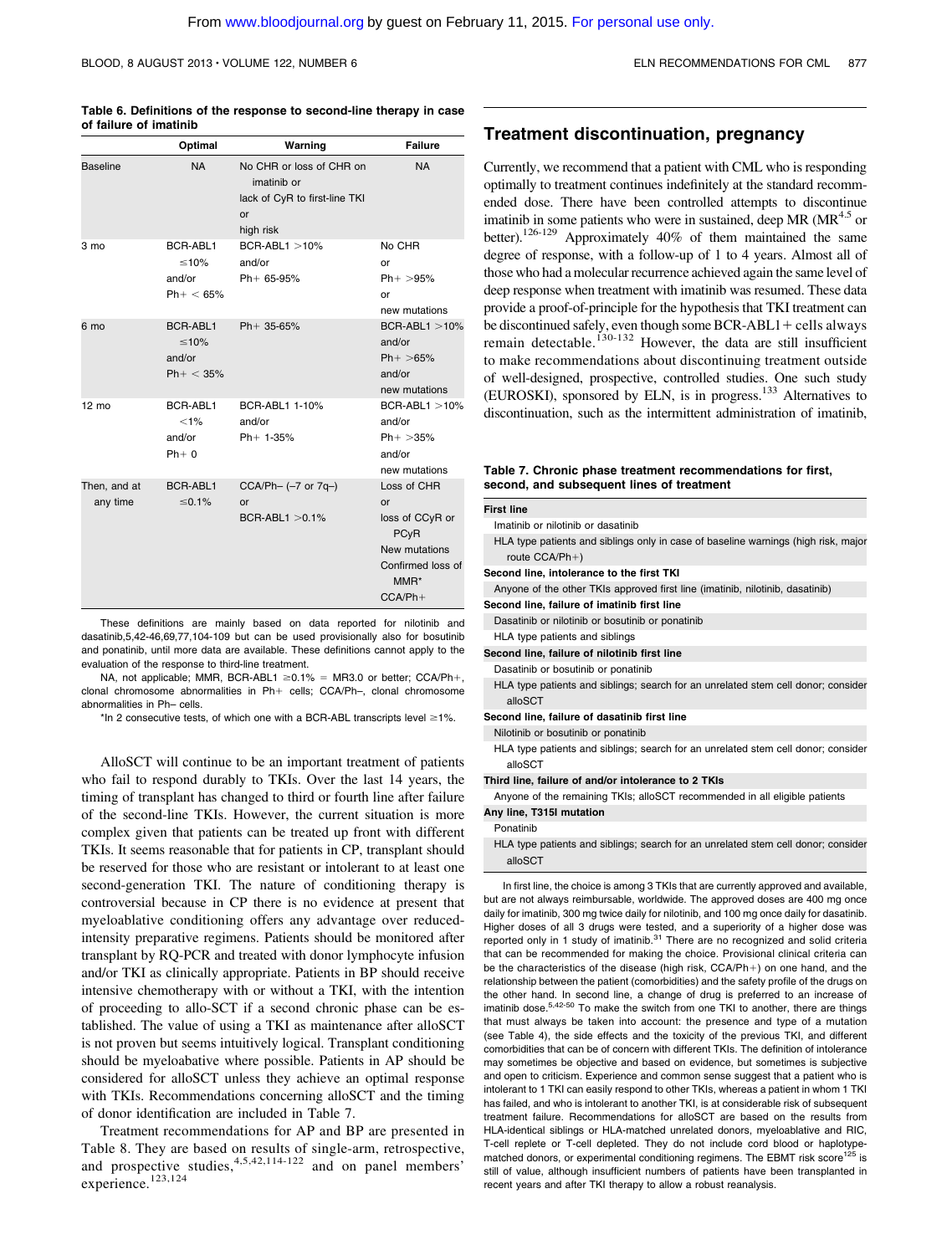|  |  | Table 8. Treatment strategy recommendations for CML in AP or BP |  |  |
|--|--|-----------------------------------------------------------------|--|--|
|--|--|-----------------------------------------------------------------|--|--|

| AP and BP in newly                                      | Imatinib 400 mg twice daily                                                              |
|---------------------------------------------------------|------------------------------------------------------------------------------------------|
| diagnosed, TKI-naïve                                    | or                                                                                       |
| patients                                                | dasatinib 70 mg twice daily                                                              |
|                                                         | or                                                                                       |
|                                                         | 140 mg once daily                                                                        |
|                                                         | Stem cell donor search.                                                                  |
|                                                         | Then, alloSCT is recommended for all BP                                                  |
|                                                         | patients and for the AP patients who do not                                              |
|                                                         | achieve an optimal response.                                                             |
|                                                         | Chemotherapy may be required before alloSCT,                                             |
|                                                         | to control the disease.                                                                  |
| AP and BP as a progression<br>from CP in TKI-pretreated | Anyone of the TKIs that were not used before<br>progression (ponatinib in case of T315I) |
| patients                                                | mutation), then alloSCT in all patients.                                                 |
|                                                         | Chemotherapy is frequently required to make                                              |
|                                                         | patients eligible for alloSCT.                                                           |

In treatment-naïve patients, AP is believed to be close to high-risk CP, so that TKIs have priority. In patients who progress to AP or BP during TKI therapy, the response to any subsequent treatment is poorer, and less durable, so that alloSCT is recommended for all patients who are eligible for the procedure. However, in these patients, not only TKIs but also cytotoxic chemotherapy may be necessary to reinsert some degree of remission to permit alloSCT. In case of uncontrolled, resistant BP, alloSCT is not recommended. All recommendations for alloSCT imply that the patient is eligible for that procedure. Note that nilotinib was tested, but not approved, for the treatment of BP.119,121,122

are currently being investigated $134$  but should not be undertaken outside of clinical trials. Treatment discontinuation may be considered in individual patients, also outside studies, if proper, high-quality, and certified monitoring can be ensured at monthly intervals. This is particularly relevant to fertile women who may have achieved an optimal response, because conception and pregnancy are contraindicated during TKI treatment. In these patients, when the optimal response is stable for at least 2 years, TKI discontinuation with or without the use of rIFN $\alpha$ , can be considered, after informed consent and with very frequent molecular monitoring.

## **Monitoring**

Monitoring can be performed using either a molecular or cytogenetic test, or both, (Table 9) depending on local facilities and on the degree of molecular standardization of the local laboratory.<sup>4,5,42,135</sup>

Molecular testing must be performed by RQ-PCR on buffycoat of more than 10 mL of blood, to measure BCR-ABL1 transcripts level, which is expressed as BCR-ABL1% on the IS. $^{11}$ RQ-PCR should be performed every 3 months until a MMR  $(MR<sup>3.0</sup>$  or better) is achieved, then every 3 to 6 months. It is not possible to assess achievement of MMR if the IS is not available. However, if transcripts are not detectable with a threshold sensitivity of  $10^{-4}$ , this is likely in the range of MMR or below. It is important to realize that it is not unusual for PCR results to fluctuate up and down over time, in part because of laboratory technical reasons. If transcript levels have increased  $>5$  times in a single follow-up sample and MMR was lost, the test should be repeated in a shorter time interval, and patients should be questioned carefully about compliance.

If cytogenetics is used, it must be performed by CBA of marrow cell metaphases, counting at least 20 metaphases, at 3, 6, and 12 months until a CCyR is achieved, and then every 12 months. CBA can be substituted by FISH on blood cells only when a CCyR has been achieved.

In case of warning, it is recommended to repeat all tests, cytogenetic and molecular, more frequently, even monthly.

In case of treatment failure or of progression to AP or BP, cytogenetics of marrow cell metaphases, PCR, and mutational analysis should be performed.

If dysplastic morphology or other indications of myelodysplasia develop, such as unexplained or prolonged cytopenia, histopathologic and cytogenetic studies of bone marrow are recommended. Clonal chromosome abnormalities in Ph– cells, which may develop in up to 10% of responders, are a warning only in case of chromosome 7 involvement.

## Side effects

The TKIs have different patterns of side effects, and this should be considered when choosing among these drugs. Side effects can be divided into 3 general categories. The first includes major, grade 3/4, side effects that typically occur during the first phase of treatment, are manageable, but require temporary treatment discontinuation and dose reduction, and can lead to treatment discontinuation in about 10% of patients.4,5,10,13,15,20,21,24,26-30,33,34,38,42,136,137 The second category includes minor, grade 1/2, side effects that begin early during treatment and can persist forever and become chronic. They are also manageable and tolerable, in principle, but negatively affect the quality of life and are a cause of decreased

Table 9. Recommendations for cytogenetic and molecular monitoring

| At diagnosis         | Chromosome banding analysis (CBA) of marrow<br>cell metaphases<br>FISH in case of Ph negativity to identify variant,<br>cryptic translocations<br>Qualitative PCR (identification of transcript type)                                                                                                                                                                                                                                                                                                                                                                                               |
|----------------------|-----------------------------------------------------------------------------------------------------------------------------------------------------------------------------------------------------------------------------------------------------------------------------------------------------------------------------------------------------------------------------------------------------------------------------------------------------------------------------------------------------------------------------------------------------------------------------------------------------|
| During treatment     | Quantitative real-time PCR (RQ-PCR) for the<br>determination of BCR-ABL1 transcripts level on<br>the international scale, to be performed every<br>3 months until an MMR (BCR-ABL ≤0.1%, or<br>MR <sup>3.0</sup> ) has been achieved, then every 3 to<br>6 months<br>and/or<br>CBA of marrow cell metaphases (at least 20<br>banded metaphases), to be performed at 3, 6,<br>and 12 months until a CCyR has been<br>achieved, then every 12 months. Once a CCyR<br>is achieved, FISH on blood cells can be done. If<br>adequate molecular monitoring can be ensured,<br>cytogenetics can be spared. |
| Failure, progression | RQ-PCR, mutational analysis, and CBA of marrow<br>cell metaphases. Immunophenotyping in BP.                                                                                                                                                                                                                                                                                                                                                                                                                                                                                                         |
| Warning              | Molecular and cytogenetic tests to be performed<br>more frequently. CBA of marrow cell<br>metaphases recommended in case of<br>myelodysplasia or CCA/Ph- with chromosome<br>7 involvement.                                                                                                                                                                                                                                                                                                                                                                                                          |

The responses can be assessed either with molecular tests alone or with cytogenetic tests alone, depending on the local laboratory facilities, but whenever possible, both cytogenetic and molecular tests are recommended until a CCyR and an MMR are achieved. Then RQ-PCR alone may be sufficient. Mutational analysis by conventional Sanger sequencing is recommended in case of progression, failure, and warning.<sup>59</sup> In case of failure, warning, and development of myelodysplastic features (unexpected leucopenia, thrombocytopenia, or anemia), CBA of marrow cell metaphases is recommended.

FISH, fluorescence in situ hybridization: CCA/Ph–, clonal chromosome abnormalities in Ph– cells.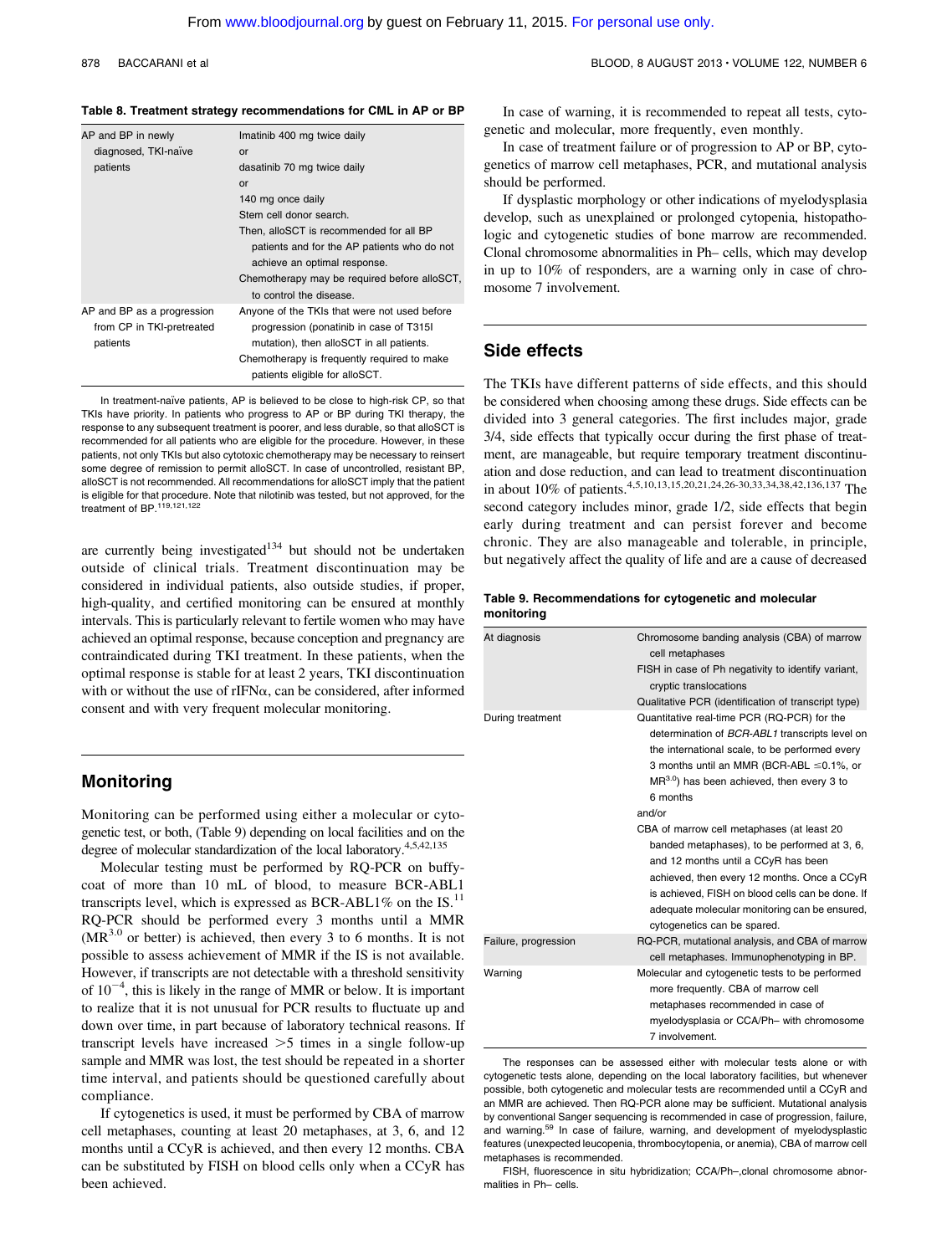compliance, which is a major cause of failure.<sup>4,5,18,19,28-31,42,136-143</sup> Many of these side effects are common to all TKIs, with some differences in frequency and severity, so that several patients can benefit from changing the TKI. The third category includes late, so-called "off-target" complications, which can affect the cardiovascular system, heart and blood vessels, the respiratory system, liver, pancreas, the immune defense, second malignancies, calcium, glucose, and lipid metabolism, etc.<sup>144-159</sup> All TKIs can be toxic to the heart and should be used with great caution in patients with heart failure. Nilotinib has been reported to be associated particularly with arterial pathology, both peripheral and coronary. Dasatinib has been reported to be associated particularly with pleura and lung complications. Data on bosutinib and ponatinib are scanty. Overall, the long-term, so called "late" or "off-target" complications of second-generation TKIs are not yet fully understood and evaluable. Because these complications are a potential cause of morbidity and mortality, continued clinical monitoring of all patients is required.

## **Discussion**

These recommendations are based primarily on the antileukemic efficacy of TKIs, but it should not be overlooked that the choice of the treatment depends also on other important variables, which affect the quality of life and life itself, including side effects, serious adverse events, and late "off-target" complications. The evaluation of therapeutic efficacy must be based on the clinical outcomes (PFS and OS), but because the data of clinical outcomes require a long observation time, the evaluation is influenced by the so-called early surrogate markers, namely the molecular and the cytogenetic response. However, as was already pointed out elsewhere, $160,161$  survival data should also be interpreted carefully because different definitions of progression and failure were used in different studies, and even deaths were counted in different ways, whether they had occurred during the so-called core study treatment, or at any time, or whether they were regarded as "related" or "unrelated" to CML.<sup>15-18,21,24,26,28,29,31,35-39</sup>

The definition of response has an important operational value because it is the basis of continuing or changing the treatment. Two points are particularly controversial. One point is the choice of the first TKI.<sup>162-164</sup> Two trials have shown an initial superiority of second-generation TKIs vs imatinib, with significant differences in response but not yet in outcome. $9-13$  They justify placing nilotinib and dasatinib in the front-line setting but do not justify the exclusion of imatinib. The second point is the prognostic value of the depth of molecular response at 3 months. Many studies, with imatinib, nilotinib, dasatinib, and bosutinib, both as first-line and second-line treatments, reported that the 10% BCR-ABL1 transcripts level was prognostically significant. $93-103$  Therefore, why should 10% or more BCR-ABL1 transcripts at 3 months not be considered a treatment failure, leading to a recommendation to change therapy? The conclusion of the panel was mainly based on the recognition that there are no studies showing that the outcome of such patients would be improved, and if so how much, if therapy was changed at 3 months. It should also be noted that in all but one of the studies, the difference in OS and PFS, though significant, was of the magnitude of about 10% (survival was about 95% in case of BCR-ABL1 <10% vs about 85% in case of  $>10\%$ ), making it problematic to recommend switching all patients to benefit a minority. Also, it should be considered that all of the data supporting the prognostic value of the 10% cutoff value at 3 months were derived

from retrospective analyses of subgroups that had not been predefined in the original study protocols, and that the molecular assays were performed in one or few reference laboratories that may not yet represent the typical standard of molecular testing, worldwide. Therefore, the panel has considered that a single molecular test cannot be sufficient to take such an important decision as the change of treatment. Two tests, at 3 and 6 months, and, even better, a supplementary test between 3 and 6 months, as it is recommended in case of "warning," provide a sounder basis for treatment decisions. The issue of very early change is still investigational. The patients not achieving <10% after 6 months of therapy are more clearly in need of a change of therapy.94,96,99,100,102,103

Efficacy is important, but treatment choice does not depend only on efficacy. The introduction of imatinib was celebrated as the beginning of a new era of cancer treatment, in which therapy was finally nontoxic, safe, and well-tolerated. After more than 10 years, these promises were largely fulfilled because the side effects of imatinib are usually mild, with only rare severe, life-threatening complications.4,5,42,136,137 The side effects of second-generation TKIs are somewhat different from those of imatinib, but overall the tolerability profile is comparable. However, the sensitivity and tolerance of patients is changing, not only because of the chronicity of the treatment, but also because the availability of other TKIs makes changes possible and easier. Even low-grade side effects affect quality of life and compliance, $137-143$  and they can justify a change of drug even though there is a therapeutic response.

The problems of late, so-called "off-target," complications, are more difficult to evaluate and manage because the information is still inadequate and the follow-up is still short, particularly for second-generation TKIs. If the phase of the disease is advanced and the major threat is the disease itself, these considerations may have less value, but for patients in CP, where a normal duration of life is the goal, these considerations are very important, compete with efficacy data, and may deserve priority. The adaptation of the treatment to the clinical conditions, a careful attention to the health state of the patients, and the timely reporting of any severe complication are recommended. The ELN panel has appointed a committee for a detailed and careful analysis and discussion of the side effects of TKIs that will be the subject of a separate report.

The quality of life is also affected by the very fact that living together with a potentially fatal disease—CML is a cancer, after all—has emotional and social consequences affecting family and career planning and is accompanied by a variable level of uncertainty and fear. It was not surprising that both physical and mental health were reported to be better and closer to normal in the older than in the younger patients, because younger have more and different expectations, not only of a normal life, but also of a life free from leukemia and from treatment.<sup>141</sup> Currently, the major goal of therapy is survival, but it is acknowledged that living without treatment and without detectable leukemia will be a major issue for clinical investigation, requiring the achievement of a deeper molecular response.<sup>2,3,93,94,96,100,102,126-129</sup> These findings underscore the importance of age. The problem of children and adolescents, and also of young adults, is of particular concern. It is believed and recommended<sup>165-167</sup> that children must be managed and treated like adults, but specific data are limited and more information pertaining to these particular age groups is necessary.

The current cost of TKIs is high, particularly because therapy needs to be continued for life.<sup>168,169</sup> Depending on the country, costs are determined through negotiations among several partners, so that the cost of the same drug can vary from one country to another. In many countries, the costs are not completely reimbursable, or some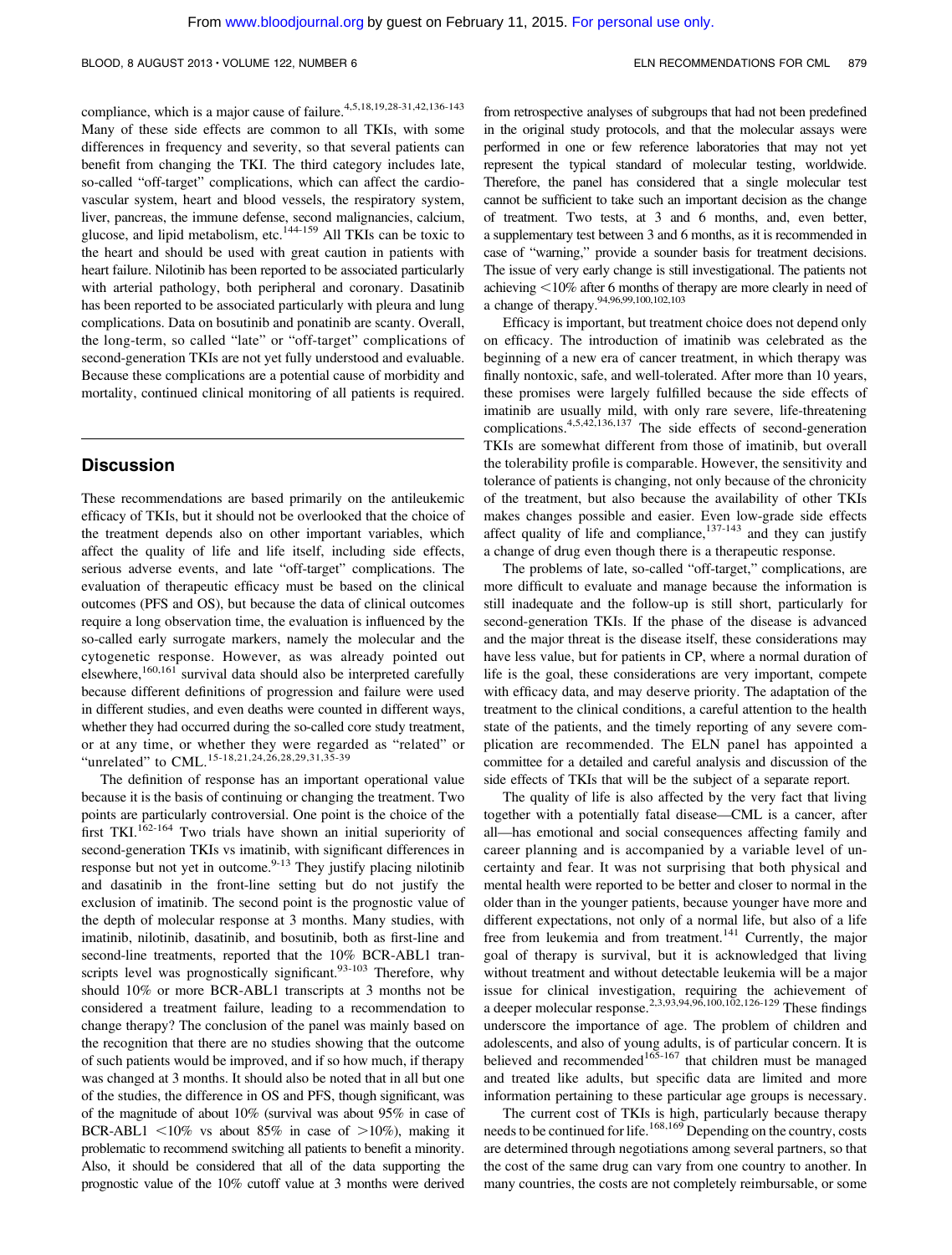TKIs are not even available. The ELN expert panel has appointed a committee to study and to report soon on the pharmacoeconomic and ethical implications of the treatment of CML, because it is now time to draw attention to the problem and to call for a public debate.

## Acknowledgments

The technical assistance of Mrs Chiara Ferri is kindly acknowledged. This work was supported by the European Union, Sixth Framework Programme (LSHC-CT-2004-503216) (European Leukemia-Net), the European LeukemiaNet Foundation, and the European Science Foundation. M.W.D. is a Scholar in Clinical Research of the Leukemia and Lymphoma Society. J.F.A. and J.M.G. are supported by the NIHR Biochemical Research Centre funding scheme.

## Authorship

Contribution: J.F.A., M.B., F.C., R.E.C., J.E.C., M.W.D., J.M.G., F.G., R.H., H.H-H., A.H., T.P.H., H.M.K., D.-W.K., R.A.L., J.H.L., F.-X.M., G.M., J.M., M.C.M., D.N., F.P., J.P.R., G.R., P.R., G.S., S.S., C.S., R.S., B.S., S.S., and J.-L.S. conceived and designed the study; M.B. and S.S. provided administrative support; M.B., M.W.D., G.R., A.H., S.S., J.F.A., F.G., and D.N. collected and assembled the data; J.F.A., M.B., F.C., R.E.C., J.E.C., M.W.D., J.M.G., F.G., R.H., H.H.-H., A.H., T.P.H., H.M.K., D.-W.K., R.A.L., J.H.L., F.-X.M., G.M., J.M., M.C.M., D.N., F.P., J.P.R., G.R., P.R., G.S., S.S., C.S., R.S., B.S., S.S., and J.-L.S. analyzed and interpreted data; M.B., M.W.D., G.R., A.H., S.S., J.F.A., F.G., J.E.C., D.N., J.P.R., C.S., R.S., J.M.G., and R.H. wrote the manuscript; and J.F.A., M.B., F.C., R.E.C., J.E.C., M.W.D., J.M.G., F.G., R.H,, H.H.-H., A.H., T.P.H., H.M.K., D.-W.K., R.A.L., J.H.L., F.-X.M., G.M., J.M., M.C.M., D.N., F.P., J.P.R., G.R., P.R., G.S., S.S., C.S., R.S., B.S., S.S., and J.-L.S. gave final approval of the manuscript.

Conflict-of-interest disclosure: M.B. served as consultant and advisor of, and received lecture fees from, Novartis, Bristol-Myers Squibb, Ariad, Pfizer, and Teva; M.W.D. received research support from Bristol-Myers Squibb, Novartis, Gilead, and Celgene, and served as consultant and advisor of Novartis, Bristol-Myers Squibb, and Ariad; G.R. was an advisor of, and received lecture fees from, Novartis, Bristol-Myers Squibb, and Ariad; A.H. received research support from, was consultant and advisor of, and received lecture fees from, Novartis, Bristol-Myers Squibb, Ariad, Pfizer, and Merck Sharp & Dohme; S.S. was a consultant of, and received lecture fees from, Novartis, Bristol-Myers Squibb, and Ariad; J.F.A. received research funding from Novartis, honoraria for advisory board, and lecture fees from Novartis, Bristol-Myers Squibb, Ariad, Pfizer, and Teva; F.C. has received lecture fees from Novartis and Bristol-Myers Squibb, and served as advisor for Pfizer and Teva; R.E.C. received research support and lecture fees from Novartis, Bristol-Myers Squibb, and Pfizer; J.E.C. received research support from Novartis, Bristol-Myers Squibb, Ariad, Pfizer, and Chemgenex, and was a consultant of Ariad, Pfizer, and Teva; F.G. received research support from Novartis, Bristol-Myers Squibb, Pfizer, and Celgene; H.H.-H. received lecture honoraria from Novartis and Bristol-Myers Squibb; T.P.H. received research support from, and served on advisory boards of, Novartis, Bristol-Myers Squibb, and Ariad; D.-W.K. received research support amd lecture fees from Novartis, Bristol-Myers Squibb, Pfizer, Ariad, and Ilyang; R.A.L. received research support and consultant fees from Novartis, Bristol-Myers Squibb, Ariad, Pfizer, and Teva; J.H.L. received research grant, consultant, and lecture fees from Novartis, Bristol-Myers Squibb, Ariad, Pfizer, and Teva; F.-X.M. received research support from Novartis, and lecture and advisory fees from Novartis, Bristol-Myers Squibb, Ariad, and Pfizer; G.M. received consultant and lecture fees from Novartis, Bristol-Myers Squibb, and Ariad; J.M. received research grants and lecture fees from Novartis and Bristol-Myers Squibb; M.C.M. received research support from Novartis and Bristol-Myers Squibb, and lecture fees from Novartis, Bristol-Myers Squibb, and Ariad; D.N. received consultant fees from Novartis, and lecture fees from Novartis, Gentium, and Bristol-Myers Squibb; F.P. received research support from Novartis, served as advisor for Novartis, Bristol-Myers Squibb, and Ariad, and received lecture fees from Novartis and Bristol-Myers Squibb; J.P.R. received research support from Novartis and was a consultant for Novartis, Bristol-Myers Squibb, Ariad, and Pfizer; P.R. received research support from Novartis and Bristol-Myers Squibb; G.S. was a consultant for Novartis, Bristol-Myers Squibb, Ariad, and Pfizer; S.S. received research support from Novartis, and lecture fees from Novartis, Bristol-Myers Squibb, and Pfizer; C.S. received institutional grant support from Novartis, Bristol-Myers Squibb, and Ariad, and consulting fees from Bristol-Myers Squibb, Pfizer. and Teva; R.S. received research support from Novartis, Bristol-Myers Squibb, Ariad, and Pfizer; B.S. was a consultant of Bristol-Myers Squibb, and received research support from Novartis; J.-L.S. received research support, honoraria for advisory boards, and lecture fees from Novartis, Bristol-Myers Squibb, and Pfizer; J.M.G. received lecture fees from Novartis and Bristol-Myers Squibb; and R.H. received research support from Novartis and lecture fees from Bristol-Myers Squibb. The remaining author declares no competing financial interests.

Correspondence: Michele Baccarani, S. Orsola-Malpighi University Hospital, Via Massarenti 9, 40138 Bologna, Italy; e-mail: [michele.baccarani@unibo.it.](mailto:michele.baccarani@unibo.it)

## References

- 1. Hehlmann R, Hochhaus A, Baccarani M. on behalf of the European LeukemiaNet. Chronic myeloid leukemia. Lancet. 2007;370(9584): 342-350.
- 2. Björkholm M, Ohm L, Eloranta S, et al. Success story of targeted therapy in chronic myeloid leukemia: a population-based study of patients diagnosed in Sweden from 1973 to 2008. J Clin Oncol. 2011;29(18):2514-2520.
- 3. Kantarjian H, O'Brien S, Jabbour E, et al. Improved survival in chronic myeloid leukemia since the introduction of imatinib therapy: a single-institution historical experience. Blood. 2012;119(9):1981-1987.
- 4. Baccarani M, Saglio G, Goldman J, et al; European LeukemiaNet. Evolving concepts in the management of chronic myeloid leukemia: recommendations from an expert panel on behalf of the European LeukemiaNet. Blood. 2006; 108(6):1809-1820.
- 5. Baccarani M, Cortes J, Pane F, et al; European LeukemiaNet. Chronic myeloid leukemia: an update of concepts and management recommendations of European LeukemiaNet. J Clin Oncol. 2009;27(35):6041-6051.
- 6. Vardiman JW, Melo JV, Baccarani M, Thiele J. Chronic myelogenous leukemia BCR-ABL1 positive. In: Swerdlow SH, Campo E, Harris NL, et al, eds.

WHO classification of tumors of hematopoietic and lymphoid tissues. Lyon: IARC. 2008:32-37

- 7. Sokal JE, Cox EB, Baccarani M, et al. Prognostic discrimination in "good-risk" chronic granulocytic leukemia. Blood. 1984;63(4): 789-799.
- 8. Hasford J, Pfirrmann M, Hehlmann R, et al; Writing Committee for the Collaborative CML Prognostic Factors Project Group. A new prognostic score for survival of patients with chronic myeloid leukemia treated with interferon alfa. J Natl Cancer Inst. 1998;90(11):850-858.
- 9. Hasford J, Baccarani M, Hoffmann V, et al. Predicting complete cytogenetic response and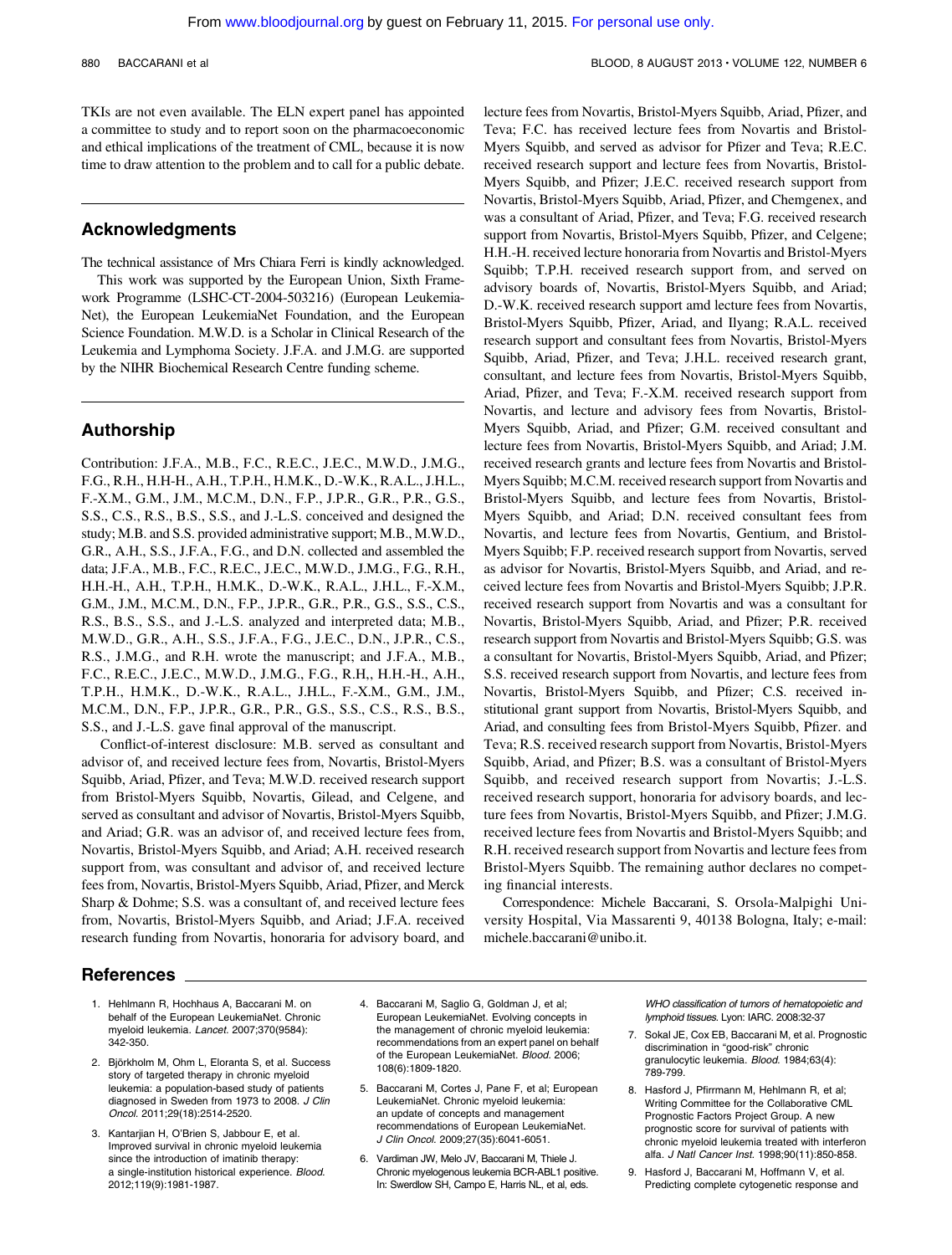## BLOOD, 8 AUGUST 2013 · VOLUME 122, NUMBER 6 **ELAL RECOMMENDATIONS FOR CML** 881

subsequent progression-free survival in 2060 patients with CML on imatinib treatment: the EUTOS score. Blood. 2011;118(3):686-692.

- 10. Testoni N, Marzocchi G, Luatti S, et al. Chronic myeloid leukemia: a prospective comparison of interphase fluorescence in situ hybridization and chromosome banding analysis for the definition of complete cytogenetic response: a study of the GIMEMA CML WP. Blood. 2009;114(24): 4939-4943.
- 11. Hughes T, Deininger M, Hochhaus A, et al. Monitoring CML patients responding to treatment with tyrosine kinase inhibitors: review and recommendations for harmonizing current methodology for detecting BCR-ABL transcripts and kinase domain mutations and for expressing results. Blood. 2006;108(1):28-37.
- 12. Branford S, Fletcher L, Cross NC, et al. Desirable performance characteristics for BCR-ABL measurement on an international reporting scale to allow consistent interpretation of individual patient response and comparison of response rates between clinical trials. Blood. 2008;112(8):3330-3338.
- 13. Müller MC, Cross NC, Erben P, et al. Harmonization of molecular monitoring of CML therapy in Europe. Leukemia. 2009;23(11): 1957-1963.
- 14. Cross NCP, White HE, Müller MC, Saglio G, Hochhaus A. Standardized definitions of molecular response in chronic myeloid leukemia. Leukemia. 2012;26(10):2172-2175.
- 15. O'Brien SG, Guilhot F, Larson RA, et al; IRIS Investigators. Imatinib compared with interferon and low-dose cytarabine for newly diagnosed chronic-phase chronic myeloid leukemia. N Engl J Med. 2003;348(11):994-1004.
- 16. Hughes TP, Kaeda J, Branford S, et al; International Randomised Study of Interferon versus STI571 (IRIS) Study Group. Frequency of major molecular responses to imatinib or interferon alfa plus cytarabine in newly diagnosed chronic myeloid leukemia. N Engl J Med. 2003;349(15):1423-1432.
- 17. Druker BJ, Guilhot F, O'Brien SG, et al; IRIS Investigators. Five-year follow-up of patients receiving imatinib for chronic myeloid leukemia. N Engl J Med. 2006;355(23):2408-2417.
- 18. Hochhaus A, O'Brien SG, Guilhot F, et al; IRIS Investigators. Six-year follow-up of patients receiving imatinib for the first-line treatment of chronic myeloid leukemia. Leukemia. 2009; 23(6):1054-1061.
- 19. Deininger M, O'Brien S, Guilhot F, et al. International randomized study of interferon and STI571 (IRIS) 8-year follow-up: sustained survival and low risk for progression in patients with newly diagnosed chronic myeloid leukemia in chronic phase treated with imatinib. [abstract] Blood. 2009;114(22):[Abstract 1126]
- 20. Cortes JE, Talpaz M, O'Brien S, et al. Molecular responses in patients with chronic myelogenous leukemia in chronic phase treated with imatinib mesylate. Clin Cancer Res. 2005;11(9): 3425-3432.
- 21. de Lavallade H, Apperley JF, Khorashad JS, et al. Imatinib for newly diagnosed patients with chronic myeloid leukemia: incidence of sustained responses in an intention-to-treat analysis. J Clin Oncol. 2008;26(20):3358-3363.
- 22. Marin D, Milojkovic D, Olavarria E, et al. European LeukemiaNet criteria for failure or suboptimal response reliably identify patients with CML in early chronic phase treated with imatinib whose eventual outcome is poor. Blood. 2008;112(12):4437-4444.
- 23. Hughes TP, Branford S, White DL, et al; Australasian Leukaemia and Lymphoma Group. Impact of early dose intensity on cytogenetic and

molecular responses in chronic- phase CML patients receiving 600 mg/day of imatinib as initial therapy. Blood. 2008;112(10):3965-3973.

- 24. Baccarani M, Rosti G, Castagnetti F, et al. Comparison of imatinib 400 mg and 800 mg daily in the front-line treatment of high-risk, Philadelphia-positive chronic myeloid leukemia: a European LeukemiaNet Study. Blood. 2009; 113(19):4497-4504.
- 25. Cortes JE, Kantarjian HM, Goldberg SL, et al; Rationale and Insight for Gleevec High-Dose Therapy (RIGHT) Trial Study Group. High-dose imatinib in newly diagnosed chronic-phase chronic myeloid leukemia: high rates of rapid cytogenetic and molecular responses. J Clin Oncol. 2009;27(28):4754-4759.
- 26. Cortes JE, Baccarani M, Guilhot F, et al. Phase III, randomized, open-label study of daily imatinib mesylate 400 mg versus 800 mg in patients with newly diagnosed, previously untreated chronic myeloid leukemia in chronic phase using molecular end points: tyrosine kinase inhibitor optimization and selectivity study. J Clin Oncol. 2010;28(3):424-430.
- 27. Cervantes F, López-Garrido P, Montero MI, et al. Early intervention during imatinib therapy in patients with newly diagnosed chronic-phase chronic myeloid leukemia: a study of the Spanish PETHEMA group. Haematologica. 2010;95(8): 1317-1324.
- 28. Preudhomme C, Guilhot J, Nicolini FE, et al; SPIRIT Investigators; France Intergroupe des Leucémies Myéloïdes Chroniques (Fi-LMC). Imatinib plus peginterferon alfa-2a in chronic myeloid leukemia. N Engl J Med. 2010;363(26): 2511-2521.
- 29. Gugliotta G, Castagnetti F, Palandri F, et al; Gruppo Italiano Malattie Ematologiche dell'Adulto CML Working Party. Frontline imatinib treatment of chronic myeloid leukemia: no impact of age on outcome, a survey by the GIMEMA CML Working Party. Blood. 2011; 117(21):5591-5599.
- 30. Faber E, Mužík J, Koza V, et al. Treatment of consecutive patients with chronic myeloid leukaemia in the cooperating centres from the Czech Republic and the whole of Slovakia after 2000—a report from the population-based CAMELIA Registry. Eur J Haematol. 2011;87(2): 157-168.
- 31. Hehlmann R, Lauseker M, Jung-Munkwitz S, et al. Tolerability-adapted imatinib 800 mg/ d versus 400 mg/d versus 400 mg/d plus interferon- $\alpha$  in newly diagnosed chronic myeloid leukemia. J Clin Oncol. 2011;29(12):1634-1642.
- 32. Kim DW, Goh HG, Kim SH, Choi SY, Park SH, Jang EJ, Kim DW. Comprehensive therapeutic outcomes of frontline imatinib mesylate in newly diagnosed chronic phase chronic myeloid leukemia patients in Korea: feasibility assessment of current ELN recommendation. Int J Hematol. 2012;96(1):47-57.
- 33. Radich JP, Kopecky KJ, Appelbaum FR, et al. A randomized trial of dasatinib 100 mg versus imatinib 400 mg in newly diagnosed chronicphase chronic myeloid leukemia. Blood. 2012; 120(19):3898-3905.
- 34. Cortes JE, Kim DW, Kantarjian HM, et al. Bosutinib versus imatinib in newly diagnosed chronic-phase chronic myeloid leukemia: results from the BELA trial. J Clin Oncol. 2012;30(28): 3486-3492.
- 35. Saglio G, Kim DW, Issaragrisil S, et al; ENESTnd Investigators. Nilotinib versus imatinib for newly diagnosed chronic myeloid leukemia. N Engl J Med. 2010;362(24):2251-2259.
- 36. Kantarjian HM, Hochhaus A, Saglio G, et al. Nilotinib versus imatinib for the treatment of patients with newly diagnosed chronic phase, Philadelphia chromosome-positive, chronic

myeloid leukaemia: 24-month minimum followup of the phase 3 randomised ENESTnd trial. Lancet Oncol. 2011;12(9):841-851.

- 37. Larson RA, Hochhaus A, Hughes TP, et al. Nilotinib vs imatinib in patients with newly diagnosed Philadelphia chromosome-positive chronic myeloid leukemia in chronic phase: ENESTnd 3-year follow-up. Leukemia. 2012; 26(10):2197-2203.
- 38. Kantarjian H, Shah NP, Hochhaus A, et al. Dasatinib versus imatinib in newly diagnosed chronic-phase chronic myeloid leukemia. N Engl J Med. 2010;362(24):2260-2270.
- 39. Kantarjian HM, Shah NP, Cortes JE, et al. Dasatinib or imatinib in newly diagnosed chronicphase chronic myeloid leukemia: 2-year followup from a randomized phase 3 trial (DASISION). Blood. 2012;119(5):1123-1129.
- 40. Simonsson B, Gedde-Dahl T, Markevärn B, et al: Nordic CML Study Group. Combination of pegylated IFN- $\alpha$ 2b with imatinib increases molecular response rates in patients with low- or intermediate-risk chronic myeloid leukemia. Blood. 2011;118(12):3228-3235.
- 41. Cortes J, Quintas-Cardama A, Jones D, et al. Immune modulation of minimal residual disease in early chronic phase chronic myelogenous leukemia: a randomized trial of frontline high-dose imatinib mesylate with or without pegylated interferon alpha-2b and granulocytemacrophage colony-stimulating factor. Cancer. 2011;117(3):572-580.
- 42. O'Brien S, Abboud CN, Akhtari M, et al, Clinical Practice Guidelines in Oncology. Chronic Myelogenous Leukemia, Version 1.2013, National Comprehensive Cancer Network (NCCN). [http://www.nccn.org](http://www.nccn.org/).
- 43. Kantarjian HM, Giles FJ, Bhalla KN, et al. Nilotinib is effective in patients with chronic myeloid leukemia in chronic phase after imatinib resistance or intolerance: 24-month follow-up results. Blood. 2011;117(4):1141-1145.
- 44. Giles FJ, le Coutre PD, Pinilla-Ibarz J, et al. Nilotinib in imatinib-resistant or imatinibintolerant patients with chronic myeloid leukemia in chronic phase: 48-month follow-up results of a phase II study. Leukemia. 2013;27(1):107-112.
- 45. Shah NP, Kim DW, Kantarjian H, et al. Potent, transient inhibition of BCR-ABL with dasatinib 100 mg daily achieves rapid and durable cytogenetic responses and high transformationfree survival rates in chronic phase chronic myeloid leukemia patients with resistance, suboptimal response or intolerance to imatinib. Haematologica. 2010;95(2):232-240.
- 46. Rea D, Vellenga E, Junghanss C, et al. Six-year follow-up of patients with imatinib-resistant or imatinib-intolerant chronic phase chronic myeloid leukemia receiving dasatinib. [abstract] Haematologica. 2012;97(s1). [Abstract 1430]
- 47. Cortes JE, Kantarjian HM, Brümmendorf TH, et al. Safety and efficacy of bosutinib (SKI-606) in chronic phase Philadelphia chromosomepositive chronic myeloid leukemia patients with resistance or intolerance to imatinib. Blood. 2011;118(17):4567-4576.
- 48. Khoury HJ, Cortes JE, Kantarjian HM, et al. Bosutinib is active in chronic phase chronic myeloid leukemia after imatinib and dasatinib and/or nilotinib therapy failure. Blood. 2012; 119(15):3403-3412.
- 49. O'Hare T, Shakespeare WC, Zhu X, et al. AP24534, a pan-BCR-ABL inhibitor for chronic myeloid leukemia, potently inhibits the T315I mutant and overcomes mutation-based resistance. Cancer Cell. 2009;16(5):401-412.
- 50. Cortes JE, Kantarjian H, Shah NP, et al. Ponatinib in refractory Philadelphia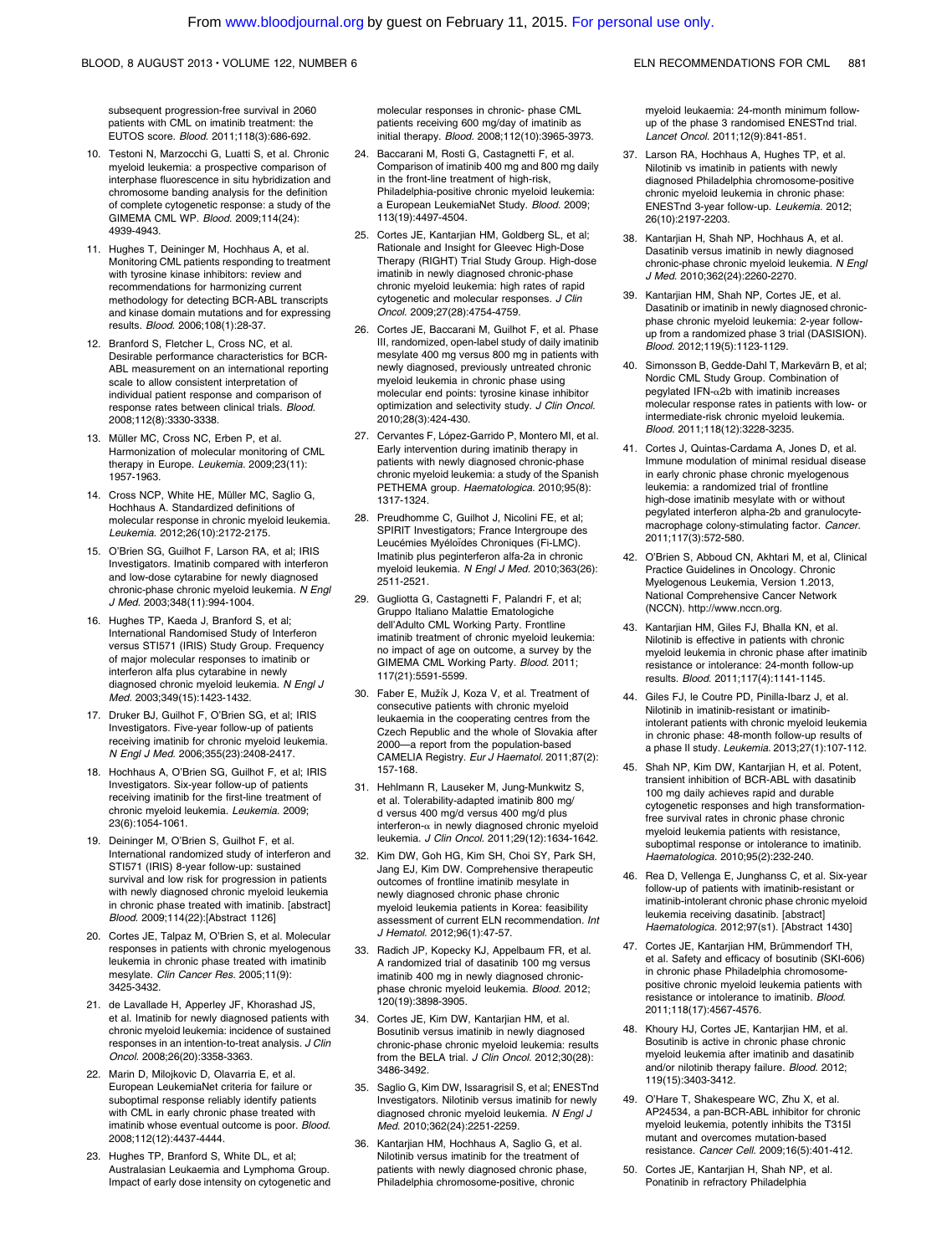chromosome-positive leukemias. N Engl J Med. 2012;367(22):2075-2088.

- 51. Cortes J, Kim DW, Pinilla-Ibarz J, et al. A pivotal phase 2 trial of ponatinib in patients with chronic myeloid leukemia and Philadelphia-positive acute lymphoblastic leukemia resistant or intolerant to dasatinib or nilotinib, or with the T315I BCR-ABL mutation: 12-month follow-up of the PACE trial. [abstract] Blood. 2012;120(21). [Abstract 163]
- 52. Kantarjian HM, Kim DW, Pinilla-Ibarz J, et al. Efficacy and safety of ponatinib in patients with accelerated phase or blast phase chronic myeloid leukemia or Philadelphia-positive acute lymphoblastic leukemia: 12-month follow-up of the PACE trial. [abstract] Blood. 2012;120(21). [Abstract 915]
- 53. Saussele S, Lauseker M, Gratwohl A, et al; German CML Study Group. Allogeneic hematopoietic stem cell transplantation (allo SCT) for chronic myeloid leukemia in the imatinib era: evaluation of its impact within a subgroup of the randomized German CML Study IV. Blood. 2010;115(10).1880-1885.
- 54. Warlick E, Ahn KW, Pedersen TL, et al. Reduced intensity conditioning is superior to nonmyeloablative conditioning for older chronic myelogenous leukemia patients undergoing hematopoietic cell transplant during the tyrosine kinase inhibitor era. Blood. 2012;119(17): 4083-4090.
- 55. Pavlu J, Szydlo RM, Goldman JM, Apperley JF. Three decades of transplantation for chronic myeloid leukemia: what have we learned? Blood. 2011;117(3):755-763.
- 56. Apperley JF. Part I: mechanisms of resistance to imatinib in chronic myeloid leukaemia. Lancet Oncol. 2007;8(11):1018-1029.
- 57. Apperley JF. Part II: management of resistance to imatinib in chronic myeloid leukaemia. Lancet Oncol. 2007;8(12):1116-1128.
- 58. Soverini S, Gnani A, Colarossi S, et al. Philadelphia-positive patients who already harbor imatinib-resistant Bcr-Abl kinase domain mutations have a higher likelihood of developing additional mutations associated with resistance to second- or third-line tyrosine kinase inhibitors. Blood. 2009;114(10):2168-2171.
- Soverini S, Hochhaus A, Nicolini FE, et al. BCR-ABL kinase domain mutation analysis in chronic myeloid leukemia patients treated with tyrosine kinase inhibitors: recommendations from an expert panel on behalf of European LeukemiaNet. Blood. 2011;118(5):1208-1215.
- 60. Bixby D, Talpaz M. Seeking the causes and solutions to imatinib-resistance in chronic myeloid leukemia. Leukemia. 2011;25(1):7-22.
- 61. Gruber FX, Ernst T, Porkka K, et al. Dynamics of the emergence of dasatinib and nilotinib resistance in imatinib-resistant CML patients. Leukemia. 2012;26(1):172-177.
- 62. Khorashad JS, Kelley TW, Szankasi P, et al. BCR-ABL1 compound mutations in tyrosine kinase inhibitor-resistant CML: frequency and clonal relationships. Blood. 2013;121(3): 489-498.
- 63. Hochhaus A, Saglio G, Larson RA, et al. Nilotinib is associated with a reduced incidence of BCR-ABL mutations vs imatinib in patients with newly diagnosed chronic myeloid leukemia in chronic phase. Blood. 2013;121(18):3703-3708.
- 64. Parker WT, Ho M, Scott HS, Hughes TP, Branford S. Poor response to second-line kinase inhibitors in chronic myeloid leukemia patients with multiple low-level mutations, irrespective of their resistance profile. Blood. 2012;119(10): 2234-2238.
- 65. Smith CC, Brown M, Parker WT, et al. Single Molecule Real Time (SMRT™) sequencing

sensitively detects the evolution of polyclonal and compound BCR-ABL mutations in patients who relapse on kinase inhibitor therapy [abstract] Blood. 2012;120(21). [Abstract 917]

- Soverini S, De Benedittis C, Machova Polakova K, et al. Unraveling the complexity of tyrosine kinase inhibitor-resistant populations by ultradeep sequencing of the BCR-ABL kinase domain [published online ahead of print June 21, 2013]. Blood. doi:10.1182/blood-2013-03-487728.
- 67. Ernst T, Hoffmann J, Erben P, et al. ABL single nucleotide polymorphisms may masquerade as BCR-ABL mutations associated with resistance to tyrosine kinase inhibitors in patients with chronic myeloid leukemia. Haematologica. 2008; 93(9):1389-1393.
- 68. Redaelli S, Piazza R, Rostagno R, et al. Activity of bosutinib, dasatinib, and nilotinib against 18 imatinib-resistant BCR/ABL mutants. J Clin Oncol. 2009;27(3):469-471.
- 69. Jabbour E, Jones D, Kantarjian HM, et al. Longterm outcome of patients with chronic myeloid leukemia treated with second-generation tyrosine kinase inhibitors after imatinib failure is predicted by the in vitro sensitivity of BCR-ABL kinase domain mutations. Blood. 2009;114(10): 2037-2043.
- 70. Parker WT, Lawrence RM, Ho M, et al. Sensitive detection of BCR-ABL1 mutations in patients with chronic myeloid leukemia after imatinib resistance is predictive of outcome during subsequent therapy. J Clin Oncol. 2011;29(32): 4250-4259.
- 71. O'Hare T, Walters DK, Stoffregen EP, et al. In vitro activity of BCR-ABL inhibitors AMN107 and BMS-354825 against clinically relevant imatinibresistance ABL kinase domain mutants. Cancer Res. 2005;65(11):4500-4505.
- 72. Peng B, Hayes M, Resta D, et al. Pharmacokinetics and pharmacodynamics of imatinib in a phase I trial with chronic myeloid leukemia patients. J Clin Oncol. 2004;22(5): 935-942.
- 73. Larson RA, Yin OQ, Hochhaus A, et al. Population pharmacokinetic and exposureresponse analysis of nilotinib in patients with newly diagnosed  $Ph+$  chronic myeloid leukemia in chronic phase. Eur J Clin Pharmacol. 2012; 68(5):723-733.
- 74. Wang X, Roy A, Hochhaus A, Kantarjian HM, Chen TT, Shah NP. Differential effects of dosing regimen on the safety and efficacy of dasatinib: retrospective exposure-response analysis of a Phase III study. Clin Pharmacol. 2013;5(1): 85-97.
- 75. Hsyu PH, Mould DR, Upton RN, Amantea M. Pharmacokinetic-pharmacodynamic relationship of bosutinib in patients with chronic phase chronic myeloid leukemia. Cancer Chemother Pharmacol. 2013;71(1):209-218.
- 76. Cortes JE, Talpaz M, Giles F, et al. Prognostic significance of cytogenetic clonal evolution in patients with chronic myelogenous leukemia on imatinib mesylate therapy. Blood. 2003;101(10): 3794-3800.
- 77. Milojkovic D, Apperley JF, Gerrard G, et al. Responses to second-line tyrosine kinase inhibitors are durable: an intention-to-treat analysis in chronic myeloid leukemia patients. Blood. 2012;119(8):1838-1843.
- 78. Deininger MWN, Cortes J, Paquette R, et al. The prognosis for patients with chronic myeloid leukemia who have clonal cytogenetic abnormalities in philadelphia chromosomenegative cells. Cancer. 2007;110(7):1509-1519.
- 79. Lee SE, Choi SY, Bang JH, et al. The long-term clinical implications of clonal chromosomal abnormalities in newly diagnosed chronic phase chronic myeloid leukemia patients treated with

imatinib mesylate. Cancer Genet. 2012:205(11): 563-571.

- 80. Hoffmann VS, Baccarani M, Lindorfer D, et al. Validation of the EUTOS score for prediction of complete cytogenetic response and progressionfree survival: application to an independent multicentric series of 1288 patients with chronic myeloid leukeima and review of publications. Leukemia. Prepublished on June 11, 2013,
- 81. Castagnetti F, Testoni N, Luatti S, et al. Deletions of the derivative chromosome 9 do not influence the response and the outcome of chronic myeloid leukemia in early chronic phase treated with imatinib mesylate: GIMEMA CML Working Party analysis. J Clin Oncol. 2010; 28(16):2748-2754.
- 82. Marzocchi G, Castagnetti F, Luatti S, et al; Gruppo Italiano Malattie EMatologiche dell'Adulto (GIMEMA) Working Party on Chronic Myeloid Leukemia. Variant Philadelphia translocations: molecular-cytogenetic characterization and prognostic influence on frontline imatinib therapy, a GIMEMA Working Party on CML analysis. Blood. 2011;117(25):6793-6800.
- 83. Fabarius A, Leitner A, Hochhaus A, et al; Schweizerische Arbeitsgemeinschaft für Klinische Krebsforschung (SAKK) and the German CML Study Group. Impact of additional cytogenetic aberrations at diagnosis on prognosis of CML: long-term observation of 1151 patients from the randomized CML Study IV. Blood. 2011;118(26):6760-6768.
- 84. Luatti S, Castagnetti F, Marzocchi G, et al; Gruppo Italiano Malattie Ematologiche dell'Adulto (GIMEMA) Working Party on CML. Additional chromosomal abnormalities in Philadelphia-positive clone: adverse prognostic influence on frontline imatinib therapy: a GIMEMA Working Party on CML analysis. Blood. 2012;120(4):761-767.
- 85. Verma D, Kantarjian H, Shan J, et al. Survival outcomes for clonal evolution in chronic myeloid leukemia patients on second generation tyrosine kinase inhibitor therapy. Cancer. 2010;116(11): 2673-2681.
- 86. Dulucq S, Bouchet S, Turcq B, et al. Multidrug resistance gene (MDR1) polymorphisms are associated with major molecular responses to standard-dose imatinib in chronic myeloid leukemia. Blood. 2008;112(5):2024-2027.
- 87. McWeeney SK, Pemberton LC, Loriaux MM, et al. A gene expression signature of  $CD34+$ cells to predict major cytogenetic response in chronic-phase chronic myeloid leukemia patients treated with imatinib. Blood. 2010;115(2): 315-325.
- 88. Jiang X, Forrest D, Nicolini F, et al. Properties of CD34+ CML stem/progenitor cells that correlate with different clinical responses to imatinib mesylate. Blood. 2010;116(12):2112-2121.
- 89. White DL, Dang P, Engler J, et al. Functional activity of the OCT-1 protein is predictive of longterm outcome in patients with chronic-phase chronic myeloid leukemia treated with imatinib. J Clin Oncol. 2010;28(16):2761-2767.
- 90. White DL, Radich J, Soverini S, et al. Chronic phase chronic myeloid leukemia patients with low OCT-1 activity randomized to high-dose imatinib achieve better responses and have lower failure rates than those randomized to standard-dose imatinib. Haematologica. 2012; 97(6):907-914.
- 91. Ng KP, Hillmer AM, Chuah CTH, et al. A common BIM deletion polymorphism mediates intrinsic resistance and inferior responses to tyrosine kinase inhibitors in cancer. Nat Med. 2012;18(4):521-528.
- 92. Angelini S, Soverini S, Ravegnini G, et al. Association between imatinib transporters and metabolizing enzymes genotype and response in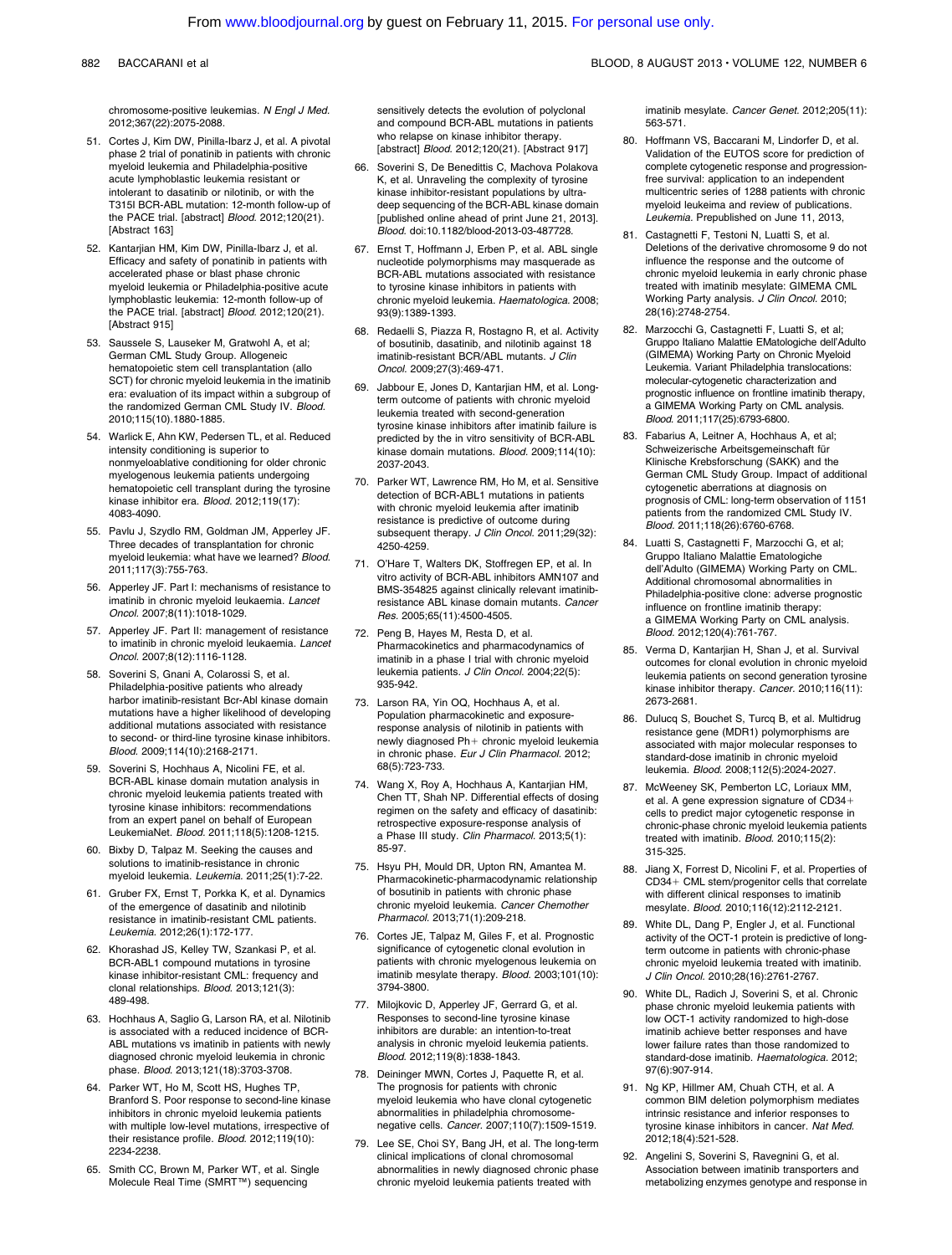#### BLOOD, 8 AUGUST 2013 · VOLUME 122, NUMBER 6 **ELL BUSHER 1999** ELN RECOMMENDATIONS FOR CML 883

newly diagnosed chronic myeloid leukemia patients receiving imatinib therapy. Haematologica. 2013;98(2):193-200.

- 93. Hughes TP, Hochhaus A, Branford S, et al; IRIS investigators. Long-term prognostic significance of early molecular response to imatinib in newly diagnosed chronic myeloid leukemia: an analysis from the International Randomized Study of Interferon and STI571 (IRIS). Blood. 2010; 116(19):3758-3765.
- 94. Marin D, Ibrahim AR, Lucas C, et al. Assessment of BCR-ABL1 transcript levels at 3 months is the only requirement for predicting outcome for patients with chronic myeloid leukemia treated with tyrosine kinase inhibitors. J Clin Oncol. 2012;30(3):232-238.
- 95. Branford S, Kim DW, Soverini S, et al. Initial molecular response at 3 months may predict both response and event-free survival at 24 months in imatinib-resistant or -intolerant patients with Philadelphia chromosome-positive chronic myeloid leukemia in chronic phase treated with nilotinib. J Clin Oncol. 2012;30(35): 4323-4329.
- 96. Hanfstein B. Müller MC, Hehlmann R, et al: SAKK; German CML Study Group. Early molecular and cytogenetic response is predictive for long-term progression-free and overall survival in chronic myeloid leukemia (CML). Leukemia. 2012;26(9):2096-2102.
- 97. Marin D, Hedgley C, Clark RE, et al. Predictive value of early molecular response in patients with chronic myeloid leukemia treated with firstline dasatinib. Blood. 2012;120(2):291-294.
- 98. Brummendorf TH, Kantarjian HM, Gambacorti-Passerini C, et al. Assessment of early molecular response as a predictor of long-term clinical outcomes in the phase 3 BELA study. [abstract] Blood. 2012;120(21). [Abstract 69]
- 99. Jain P, Kantarjian HM, Nazha A, et al. Early molecular and cytogenetic response predict for significantly longer event-free survival and overall survival in patients with newly diagnosed chronic myeloid leukemia in chronic phase – an analysis of 4 tyrosine kinase inhibitor modalities (standard dose imatinib, high dose imatinib, dasatinib and nilotinib). [abstract] Blood. 2012; 120(21). [Abstract 70]
- 100. Hochhaus A, Hughes TP, Saglio G, et al. Outcome of patients with chronic myeloid leukemia in chronic phase based on early molecular response and factors associated with early response: 4-year follow-up of data from ENESTnd (evaluating nilotinib efficacy and safety in clinical trials newly diagnosed patients). [abstract] Blood. 2012;120(21). [Abstract 167]
- 101. Rousselot P, Guilhot J, Preudhomme C, et al. Relationship between molecular responses and disease progression in patients treated first line with imatinib based regimens: impact of treatment arm within the French Spirit trial from the French CML group. [abstract] Blood. 2012; 120(21). [Abstract 168]
- 102. Saglio G, Kantarjian HM, Shah N, et al. Early response (molecular and cytogenetic), 3-year data and long-term outcomes in newly diagnosed chronic myeloid leukemia in chronic phase: exploratory analysis of DASISION 3-year data. Blood. 2012;120(21). [Abstract 1675]
- 103. Neelakantan P, Gerrard G, Lucas C, et al. Combining BCR-ABL1 transcript levels at 3 and 6 months in chronic myeloid leukemia: implications for early intervention strategies. Blood. 2013;121(14):2739-2742.
- 104. Tam CS, Kantarjian H, Garcia-Manero G, et al. Failure to achieve a major cytogenetic response by 12 months defines inadequate response in patients receiving nilotinib or dasatinib as second or subsequent line therapy for chronic myeloid leukemia. Blood. 2008;112(3):516-518.
- 105. Fava C, Kantarjian HM, Jabbour E, et al. Failure to achieve a complete hematologic response at the time of a major cytogenetic response with second-generation tyrosine kinase inhibitors is associated with a poor prognosis among patients with chronic myeloid leukemia in accelerated or blast phase. Blood. 2009;113(21):5058-5063.
- 106. Milojkovic D, Nicholson E, Apperley JF, et al. Early prediction of success or failure of treatment with second-generation tyrosine kinase inhibitors in patients with chronic myeloid leukemia. Haematologica. 2010;95(2):224-231.
- 107. Jabbour E, Kantarjian H, O'Brien S, et al. Predictive factors for outcome and response in patients treated with second-generation tyrosine kinase inhibitors for chronic myeloid leukemia in chronic phase after imatinib failure. Blood. 2011; 117(6):1822-1827.
- 108. Jabbour E, le Coutre PD, Cortes J, et al. Prediction of outcomes in patients with  $Ph+$ chronic myeloid leukemia in chronic phase treated with nilotinib after imatinib resistance/ intolerance. Leukemia. 2013;27(4):907-913.
- 109. Jabbour E, Kantarjian H, Ghanem H, et al. The achievement of a 3-month complete cytogenetic response to second-generation tyrosine kinase inhibitors predicts survival in patients with chronic phase chronic myeloid leukemia after imatinib failure. Clin Lymphoma Myeloma Leuk. 2013;13(3):302-306.
- 110. Kim S-H, Menon H, Jootar S, et al. Efficacy and safety of radotinib in chronic phase chronic myeloid leukemia patients with resistance or intolerance to BCR-ABL tyrosine kinase inhibitors. [abstract] Blood. 2012;120(21). [Abstract 695]
- 111. Cortes J, Lipton JH, Rea D, et al; Omacetaxine 202 Study Group. Phase 2 study of subcutaneous omacetaxine mepesuccinate after TKI failure in patients with chronic-phase CML with T315I mutation. Blood. 2012;120(13): 2573-2580.
- 112. Cortes J, Digumarti R, Parikh PM, et al; Omacetaxine 203 Study Group. Phase 2 study of subcutaneous omacetaxine mepesuccinate for chronic-phase chronic myeloid leukemia patients resistant to or intolerant of tyrosine kinase inhibitors. Am J Hematol. 2013;88(5): 350-354.
- 113. Talpaz M, Hehlmann R, Quintás-Cardama A, Mercer J, Cortes J. Re-emergence of interferon- $\alpha$  in the treatment of chronic myeloid leukemia. Leukemia. 2013;27(4):803-812.
- 114. Cortes J, Kim DW, Raffoux E, et al. Efficacy and safety of dasatinib in imatinib-resistant or -intolerant patients with chronic myeloid leukemia in blast phase. Leukemia. 2008;22(12): 2176-2183.
- 115. Apperley JF, Cortes JE, Kim DW, et al. Dasatinib in the treatment of chronic myeloid leukemia in accelerated phase after imatinib failure: the START a trial. J Clin Oncol. 2009;27(21): 3472-3479.
- 116. Kantarjian H, Cortes J, Kim DW, et al. Phase 3 study of dasatinib 140 mg once daily versus 70 mg twice daily in patients with chronic myeloid leukemia in accelerated phase resistant or intolerant to imatinib: 15-month median followup. Blood. 2009;113(25):6322-6329.
- 117. Giles FJ, Abruzzese E, Rosti G, et al. Nilotinib is active in chronic and accelerated phase chronic myeloid leukemia following failure of imatinib and dasatinib therapy. Leukemia. 2010;24(7): 1299-1301.
- 118. Jabbour E, Cortes J, Santos FPS, et al. Results of allogeneic hematopoietic stem cell transplantation for chronic myelogenous leukemia patients who failed tyrosine kinase inhibitors after developing BCR-ABL1 kinase

domain mutations. Blood. 2011;117(13): 3641-3647.

- 119. Jiang Q, Xu LP, Liu DH, et al. Imatinib mesylate versus allogeneic hematopoietic stem cell transplantation for patients with chronic myelogenous leukemia in the accelerated phase. Blood. 2011;117(11):3032-3040.
- 120. Nicolini FE, Basak GW, Soverini S, et al. Allogeneic stem cell transplantation for patients harboring T315I BCR-ABL mutated leukemias. Blood. 2011;118(20):5697-5700.
- 121. Giles FJ, Kantarjian HM, le Coutre PD, et al. Nilotinib is effective in imatinib-resistant or -intolerant patients with chronic myeloid leukemia in blastic phase. Leukemia. 2012; 26(5):959-962.
- 122. le Coutre PD, Giles FJ, Hochhaus A, et al. Nilotinib in patients with  $Ph+$  chronic myeloid leukemia in accelerated phase following imatinib resistance or intolerance: 24-month follow-up results. Leukemia. 2012;26(6):1189-1194.
- 123. Goldman JM. How I treat chronic myeloid leukemia in the imatinib era. Blood. 2007;110(8): 2828-2837.
- 124. Hehlmann R. How I treat CML blast crisis. Blood. 2012;120(4):737-747.
- 125. Gratwohl A, Hermans J, Goldman JM, et al; Chronic Leukemia Working Party of the European Group for Blood and Marrow Transplantation. Risk assessment for patients with chronic myeloid leukaemia before allogeneic blood or marrow transplantation. Lancet. 1998;352(9134):1087-1092.
- 126. Rousselot P, Huguet F, Rea D, et al. Imatinib mesylate discontinuation in patients with chronic myelogenous leukemia in complete molecular remission for more than 2 years. Blood. 2007; 109(1):58-60.
- 127. Ross DM, Branford S, Seymour JF, et al. Patients with chronic myeloid leukemia who maintain a complete molecular response after stopping imatinib treatment have evidence of persistent leukemia by DNA PCR. Leukemia. 2010;24(10):1719-1724.
- 128. Mahon FX, Réa D, Guilhot J, et al; Intergroupe Francais des Leucémies Myéloïdes Chroniques. Discontinuation of imatinib in patients with chronic myeloid leukaemia who have maintained complete molecular remission for at least 2 years: the prospective, multicentre Stop Imatinib (STIM) trial. Lancet Oncol. 2010;11(11): 1029-1035.
- 129. Takahashi N, Kyo T, Maeda Y, et al. Discontinuation of imatinib in Japanese patients with chronic myeloid leukemia. Haematologica. 2012;97(6):903-906.
- 130. Sobrinho-Simões M, Wilczek V, Score J, Cross NC, Apperley JF, Melo JV. In search of the original leukemic clone in chronic myeloid leukemia patients in complete molecular remission after stem cell transplantation or imatinib. Blood. 2010;116(8):1329-1335.
- 131. Chomel JC, Bonnet ML, Sorel N, et al. Leukemic stem cell persistence in chronic myeloid leukemia patients with sustained undetectable molecular residual disease. Blood. 2011; 118(13):3657-3660.
- 132. Chu S, McDonald T, Lin A, et al. Persistence of leukemia stem cells in chronic myelogenous leukemia patients in prolonged remission with imatinib treatment. Blood. 2011;118(20): 5565-5572.
- 133. EUROSKI. [http://www.clinicaltrials.gov/ct2/](http://www.clinicaltrials.gov/ct2/show/NCT01596114) [show/NCT01596114.](http://www.clinicaltrials.gov/ct2/show/NCT01596114)
- 134. Russo D, Martinelli G, Malagola M, et al. Effects and outcome of a policy of intermittent imatinib treatment in elderly patients with chronic myeloid leukemia. Blood. Prepublished on May 15, 2013.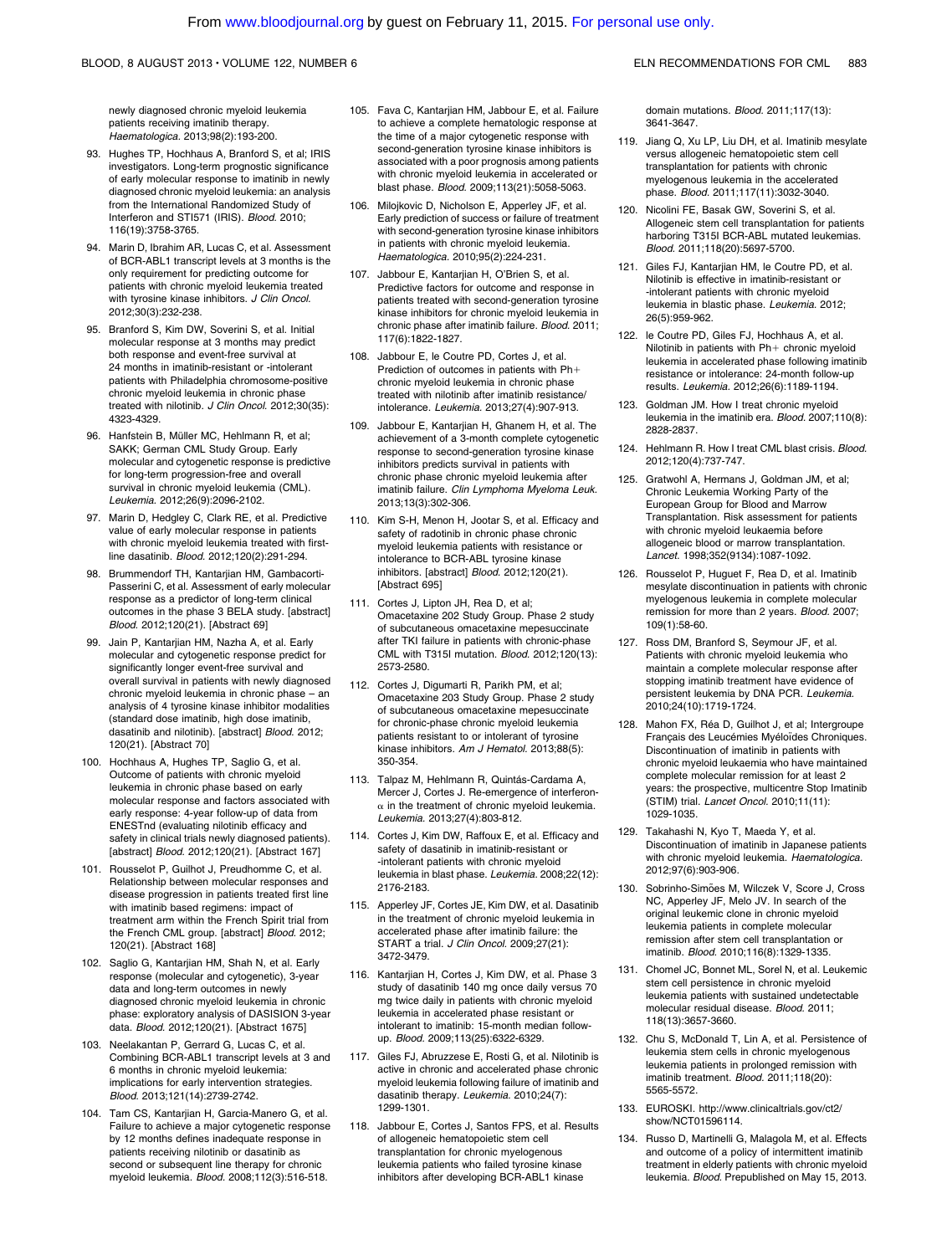#### 884 BACCARANI et al BLOOD, 8 AUGUST 2013 • VOLUME 122, NUMBER 6

- 135. Baccarani M, Pane F, Saglio G. Monitoring treatment of chronic myeloid leukemia. Haematologica. 2008;93(2):161-169.
- 136. Jabbour E, Deininger M, Hochhaus A. Management of adverse events associated with tyrosine kinase inhibitors in the treatment of chronic myeloid leukemia. Leukemia. 2011; 25(2):201-210.
- 137. Rosti G, Castagnetti F, Gugliotta G, Palandri F, Baccarani M. Physician's guide to the clinical management of adverse events on nilotinib therapy for the treatment of CML. Cancer Treat Rev. 2012;38(3):241-248.
- 138. Noens L, van Lierde MA, De Bock R, et al. Prevalence, determinants, and outcomes of nonadherence to imatinib therapy in patients with chronic myeloid leukemia: the ADAGIO study. Blood. 2009;113(22):5401-5411.
- 139. Marin D, Bazeos A, Mahon FX, et al. Adherence is the critical factor for achieving molecular responses in patients with chronic myeloid leukemia who achieve complete cytogenetic responses on imatinib. J Clin Oncol. 2010; 28(14):2381-2388.
- 140. Eliasson L, Clifford S, Barber N, Marin D. Exploring chronic myeloid leukemia patients' reasons for not adhering to the oral anticancer drug imatinib as prescribed. Leuk Res. 2011; 35(5):626-630.
- 141. Efficace F, Baccarani M, Breccia M, et al; GIMEMA. Health-related quality of life in chronic myeloid leukemia patients receiving long-term therapy with imatinib compared with the general population. Blood. 2011;118(17):4554-4560.
- 142. Efficace F, Baccarani M, Rosti G, et al. Investigating factors associated with adherence behaviour in patients with chronic myeloid leukemia: an observational patient-centered outcome study. Br J Cancer. 2012;107(6): 904-909.
- 143. Efficace F, Baccarani M, Breccia M, et al. Chronic fatigue is the most important factor limiting health-related quality of life of chronic myeloid leukemia patients treated with imatinib. Leukemia. Prepublished on Feb 18, 2013.
- 144. Kerkelä R, Grazette L, Yacobi R, et al. Cardiotoxicity of the cancer therapeutic agent imatinib mesylate. Nat Med. 2006;12(8): 908-916.
- 145. Quintás-Cardama A, Han X, Kantarjian H, Cortes J. Tyrosine kinase inhibitor-induced platelet dysfunction in patients with chronic myeloid leukemia. Blood. 2009;114(2):261-263.
- 146. Palandri F, Castagnetti F, Soverini S, et al. Pancreatic enzyme elevation in chronic myeloid leukemia patients treated with nilotinib after

imatinib failure. Haematologica. 2009:94(12): 1758-1761.

- 147. Vandyke K, Fitter S, Dewar AL, Hughes TP, Zannettino AC. Dysregulation of bone remodeling by imatinib mesylate. Blood. 2010; 115(4):766-774.
- 148. Valent P. Severe adverse events associated with the use of second-line BCR/ABL tyrosine kinase inhibitors: preferential occurrence in patients with comorbidities. Haematologica. 2011;96(10): 1395-1397.
- 149. Le Coutre PD, Rea D, Abruzzese E, et al. Severe peripheral arterial disease during nilotinib therapy. J Natl Cancer Inst. 2011;103(17): 1347-1348.
- 150. Aichberger KJ, Herndlhofer S, Schernthaner GH, et al. Progressive peripheral arterial occlusive disease and other vascular events during nilotinib therapy in CML. Am J Hematol. 2011; 86(7):533-539.
- 151. Tefferi A, Letendre L. Nilotinib treatmentassociated peripheral artery disease and sudden death: yet another reason to stick to imatinib as front-line therapy for chronic myelogenous leukemia. Am J Hematol. 2011;86(7):610-611.
- 152. Steegmann JL, Cervantes F, le Coutre P, Porkka K, Saglio G. Off-target effects of BCR-ABL1 inhibitors and their potential long-term implications in patients with chronic myeloid leukemia. Leuk Lymphoma. 2012;53(12): 2351-2361.
- 153. Futosi K, Németh T, Pick R, Vántus T, Walzog B, Mócsai A. Dasatinib inhibits proinflammatory functions of mature human neutrophils. Blood. 2012;119(21):4981-4991.
- 154. Zarbock A. The shady side of dasatinib. Blood. 2012;119(21):4817-4818.
- 155. Kim TD, le Coutre PD, Schwarz M, et al. Clinical cardiac safety profile of nilotinib. Haematologica. 2012;97(6):883-889.
- 156. Giona F, Mariani S, Gnessi L, et al. Bone metabolism, growth rate and pubertal development in children with chronic myeloid leukemia treated with imatinib during puberty. Haematologica. 2013;98(3):e25-e27.
- 157. Barreto Miranda M, Lauseker M, Proetel U, et al. Secondary malignancies in CML patients – Data from the German CML study IV. [abstract] Blood. 2012;120(21). [Abstract 3746]
- 158. Giles FJ, Mauro MJ, Hong F, et al. Rates of peripheral arterial occlusive disease in patients with chronic myeloid leukemia in the chronic phase treated with imatinib, nilotinib, or nontyrosine kinase therapy: a retrospective cohort analysis. Leukemia. 2013;27(6):1310-1315.
- 159. Kim TD, Rea D, Schwarz M, et al. Peripheral artery occlusive disease in chronic phase chronic myeloid leukemia patients treated with nilotinib or imatinib. Leukemia. 2013;27(6): 1316-1321.
- 160. Pfirrmann M, Hochhaus A, Lauseker M, Saussele S, Hehlmann R, Hasford J. Recommendations to meet statistical challenges arising from endpoints beyond overall survival in clinical trials on chronic myeloid leukemia. Leukemia. 2011;25(9):1433-1438.
- 161. Guilhot J, Baccarani M, Clark RE, et al. Definitions, methodological and statistical issues for phase 3 clinical trials in chronic myeloid leukemia: a proposal by the European LeukemiaNet. Blood. 2012;119(25):5963-5971.
- 162. Jabbour E, Kantarjian HM, O'Brien S, et al. Front-line therapy with second-generation tyrosine kinase inhibitors in patients with early chronic phase chronic myeloid leukemia: what is the optimal response? J Clin Oncol. 2011; 29(32):4260-4265.
- 163. Gurion R, Gafter-Gvili A, Vidal L, et al. Has the time for first-line treatment with second generation tyrosine kinase inhibitors in patients with chronic myelogenous leukemia already come? Systematic review and meta-analysis. Haematologica. 2013;98(1):95-102.
- 164. Shami PJ, Deininger M. Evolving treatment strategies for patients newly diagnosed with chronic myeloid leukemia: the role of secondgeneration BCR-ABL inhibitors as first-line therapy. Leukemia. 2012;26(2):214-224.
- 165. Andolina JR, Neudorf SM, Corey SJ. How I treat childhood CML. Blood. 2012;119(8):1821-1830.
- 166. Pemmaraju N, Kantarjian H, Shan J, et al. Analysis of outcomes in adolescents and young adults with chronic myelogenous leukemia treated with upfront tyrosine kinase inhibitor therapy. Haematologica. 2012;97(7):1029-1035.
- 167. Millot F, Suttorp M, Guilhot J, et al. The international registry for chronic myeloid leukemia in children and adolescents (I-CML-Ped-Study): objectives and preliminary results. [abstract] Blood. 2012;120(21). [Abstract 3741]
- 168. Huang X, Cortes J, Kantarjian H. Estimations of the increasing prevalence and plateau prevalence of chronic myeloid leukemia in the era of tyrosine kinase inhibitor therapy. Cancer. 2012;118(12):3123-3127.
- 169. Experts in Chronic Myeloid Leukemia. The price of drugs for chronic myeloid leukemia (CML) is a reflection of the unsustainable prices of cancer drugs: from the perspective of a large group of CML experts. Blood. 2013;121(22):4439-4442.